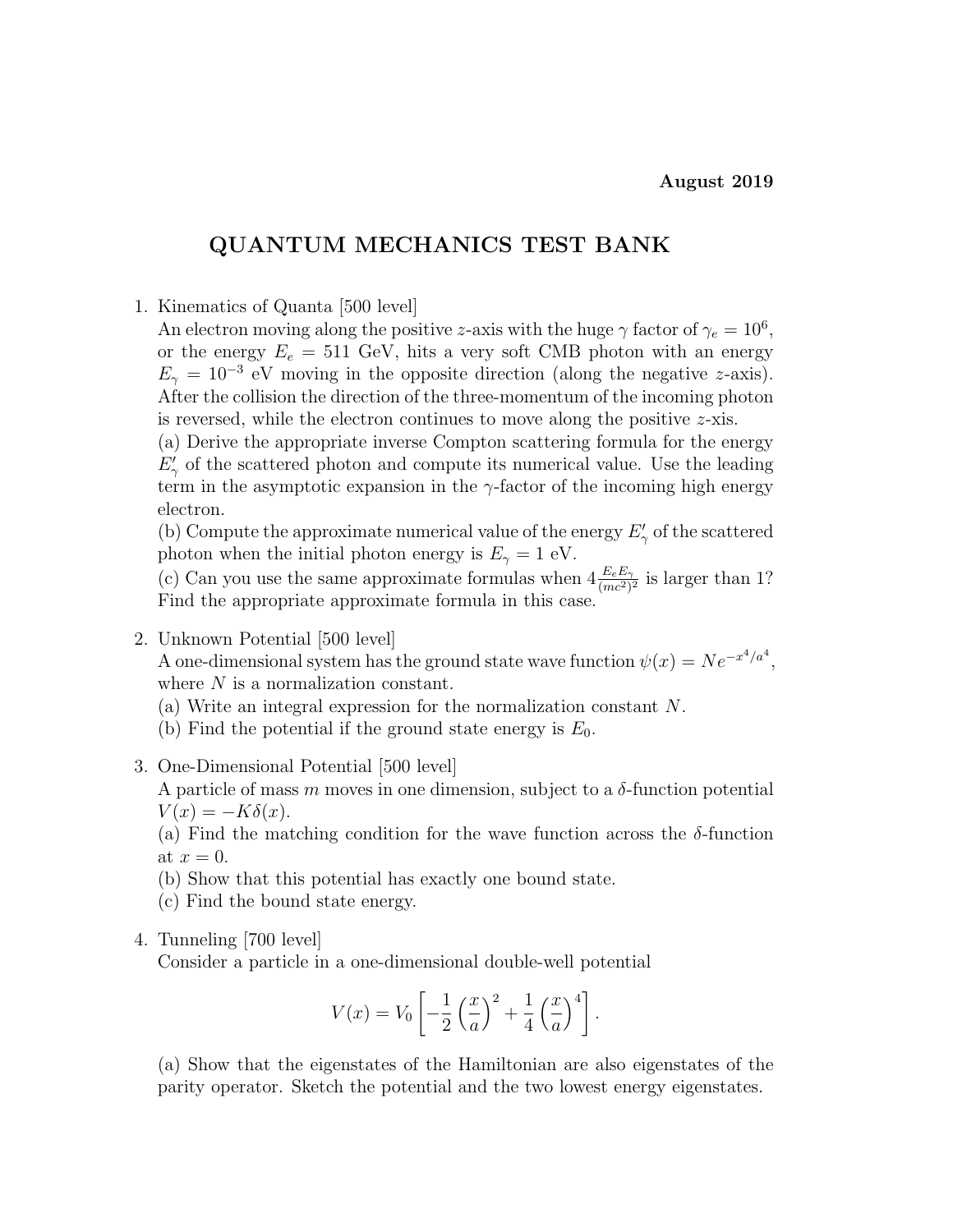(b) At time  $t = 0$ , the particle is localized on one side of the double well, in the state

$$
\psi(x, t = 0) = \frac{1}{\sqrt{2}} [\psi_{+}(x) + \psi_{-}(x)],
$$

where the  $\psi_{\pm}$  are the eigenstates with energies  $E_{+} < E_{-}$ . Write down the time-dependent wave function  $\psi(x, t)$ . What is the period of oscillation of the particle?

(c) Using the WKB approximation, estimate the energy difference  $E_ - - E_+$ .

5. One-Dimensional Scattering [700 level]

A particle of mass m moves in a potential  $V(x) = \alpha[\delta(x) + \delta(x - a)].$ 

(a) Write down the matching conditions for the wave function across the  $\delta$ function singularities in the potential.

(b) Determine the time-independent wave function for a particle with wave number k.

(c) At what energies  $E$  will the particle pass through the potential without any reflection?

#### 6. Time-Dependent Potential [700 level]

At times  $t < 0$ , a particle is in the ground state of the one-dimensional potential

$$
V(x) = \begin{cases} 0, & |x| < a \\ V_0 & |x| \ge a \end{cases}
$$

where  $V_0$  is so large  $(\gg \hbar^2/2ma^2)$  as to be effectively infinite.

(a) Find this initial wave function.

(b) At  $t = 0$ , the potential instantly changes to  $V = 0$  everywhere. Find the wave function for times  $t > 0$ .

7. Baker-Campbell-Hausdorff Lemma [500 level]

(a) Demonstrate the Baker-Campbell-Hausdorff Lemma: If  $[A, [A, B]] = [B, [A, B]] =$ 0, then  $e^{A}e^{B} = e^{A+B}e^{\frac{1}{2}[A,B]}$ .

(b) Show that for the operators  $x$  and  $p$ ,

$$
e^{i\alpha x}e^{i\beta p} = e^{i\phi}e^{i\beta p}e^{i\alpha x}
$$

for some phase  $\phi$ , and find  $\phi$ .

(c) What are the conditions for  $e^{i\alpha x}$  and  $e^{i\beta p}$  to commute?

#### 8. Two-State System [500 level]

Consider a system that has only two linearly independent states,

$$
|1\rangle = \left[\begin{array}{c} 1 \\ 0 \end{array}\right] \text{ and } |2\rangle = \left[\begin{array}{c} 0 \\ 1 \end{array}\right].
$$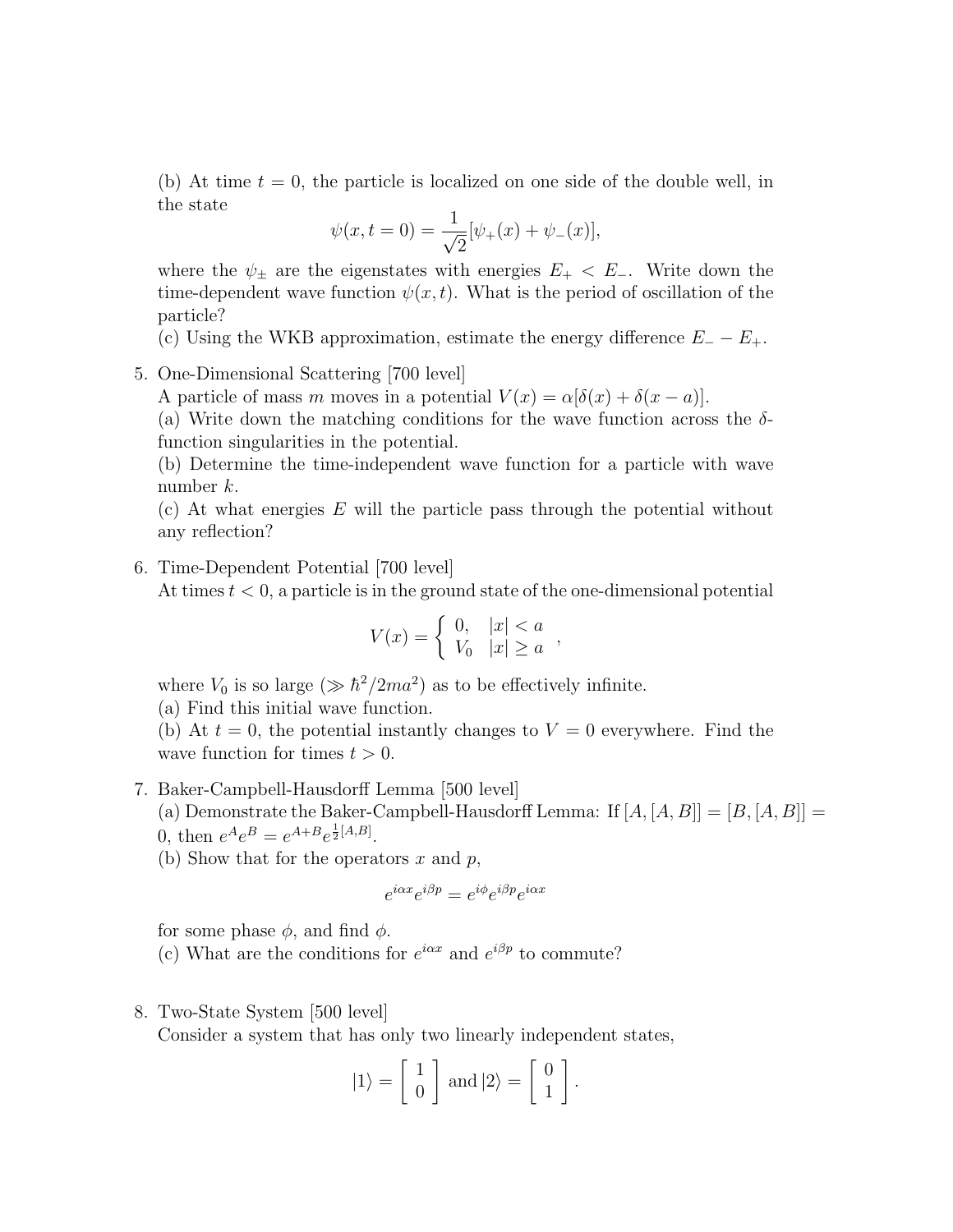Suppose the Hamiltonian of the system in matrix form is

$$
H = \left[ \begin{array}{cc} J & 2\sqrt{2}J \\ 2\sqrt{2}J & 3J \end{array} \right],
$$

where  $J$  is a constant with the dimensions of energy.

(a) Find the two energy eigenvalues of this system.

(b) Find the normalized eigenstates corresponding to the two eigenvalues.

(c) If the system begins in the state  $|\psi(t = 0)\rangle = |1\rangle$ , find the time behavior of the system  $|\psi(t)\rangle$ .

(d) What is the probability of finding the system in state  $|2\rangle$  at time t?

#### 9. Operator Equations [700 level]

(a) Use the commutation relations between the momentum  $p$  and position  $x$  (in the Heisenberg picture) to obtain the equations of motion for the expectation values  $\langle p \rangle$  and  $\langle x \rangle$  when the Hamiltonian is given by

$$
H = \frac{p^2}{2m} + \frac{1}{2}m(\omega^2 x^2 + Ax + B). \tag{1}
$$

.

(b) Find the general solutions of the resulting equations of motion.

10. Wave Packet Spreading [500 level]

(a) Show that for a free particle of mass  $m$ , the time dependence of the operator  $x(t)^2$  in the Heisenberg picture is

$$
x(t)^{2} = x(0)^{2} + \frac{t}{m} [x(0)p(0) + p(0)x(0)] + \left(\frac{t}{m}\right)^{2} p(0)^{2}.
$$

(b) At time  $t = 0$ , the particle is prepared in the Gaussian wave packet

$$
\psi(x) = \frac{1}{(2\pi\Delta^2)^{1/4}} e^{-x^2/4\Delta^2}
$$

Show that the uncertainty in the position of the particle as a function of time is  $[\Delta x(t)]^2 = \Delta^2 + (\hbar t/2m\Delta)^2$ .

11. Squeezing Operators [700 level]

This problem concerns operators that produce what are known as "squeezed states" of the harmonic oscillator. Consider the operator

$$
U(\eta) = \exp{\{\eta[a^2 - (a^{\dagger})^2]\}},
$$

where  $\eta$  is a real-valued parameter (not an operator). (a) Show that  $U$  is unitary.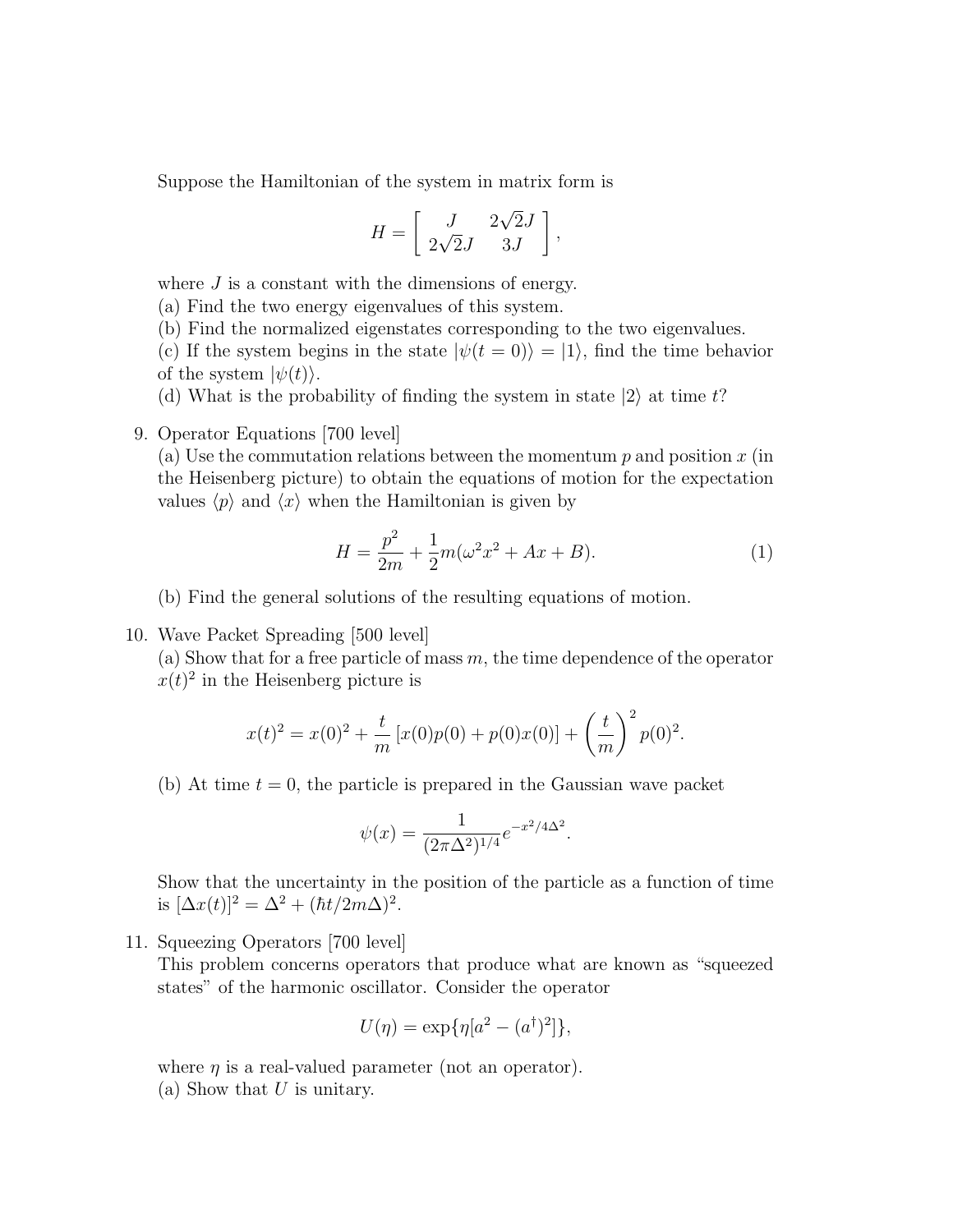(b) Define another operator  $g_+(\eta) = U(\eta)(a + a^{\dagger})U(\eta)^{\dagger}$ . Show that  $g_+$  satisfies the differential equation

$$
\frac{dg_+}{d\eta} = 2g_+(\eta).
$$

(c) Find  $dg_-/d\eta$  for the operator  $g_-(\eta) = U(\eta)(a - a^{\dagger})U(\eta)^{\dagger}$ .

(d) Use the result from parts (b) and (c) to show that

$$
U(a \pm a^{\dagger})U^{\dagger} = e^{\pm 2\eta}(a \pm a^{\dagger}).
$$

#### 12. Commutators [500 level]

Calculate the following commutators involving the angular momentum operators:

- (a)  $[L_x, x]$ (b)  $[L_x, y]$ (c)  $[L_y, z]$ (d)  $[L_z, x]$
- (e)  $[L_y, zx]$

## 13. Commutators [500 level]

Calculate the following commutators involving the angular momentum operators:

- (a)  $[L_x, p_x]$
- (b)  $[L_y, p_x]$
- (c)  $[L_z, p_y]$
- (d)  $[L_x, p_z]$
- (e)  $[L_y, p_z]$
- 14. Angular Momentum [500 level]

Evaluate the action of the angular momentum operator in the following expressions, involving  $r = \sqrt{x^2 + y^2 + z^2}$  and the azimuthal angle  $\phi$ :

- (a)  $L_z$  kr
- (b)  $L_z \sin kr$
- (c)  $L_z e^{i\phi}$
- 15. Angular Momentum [500 level]

Consider a particle in a state with total angular momentum  $\ell(\ell+1)\hbar^2$  and z projection  $m\hbar$ .

- (a) Using  $L_+$  and  $L_-$ , show that  $\langle L_x \rangle = \langle L_y \rangle = 0$ .
- (b) Using  $L^2$ , show that  $\langle L_x^2 \rangle = \langle L_y^2 \rangle = \frac{1}{2}$  $\frac{1}{2}[\ell(\ell+1)-m^2]\hbar^2$ .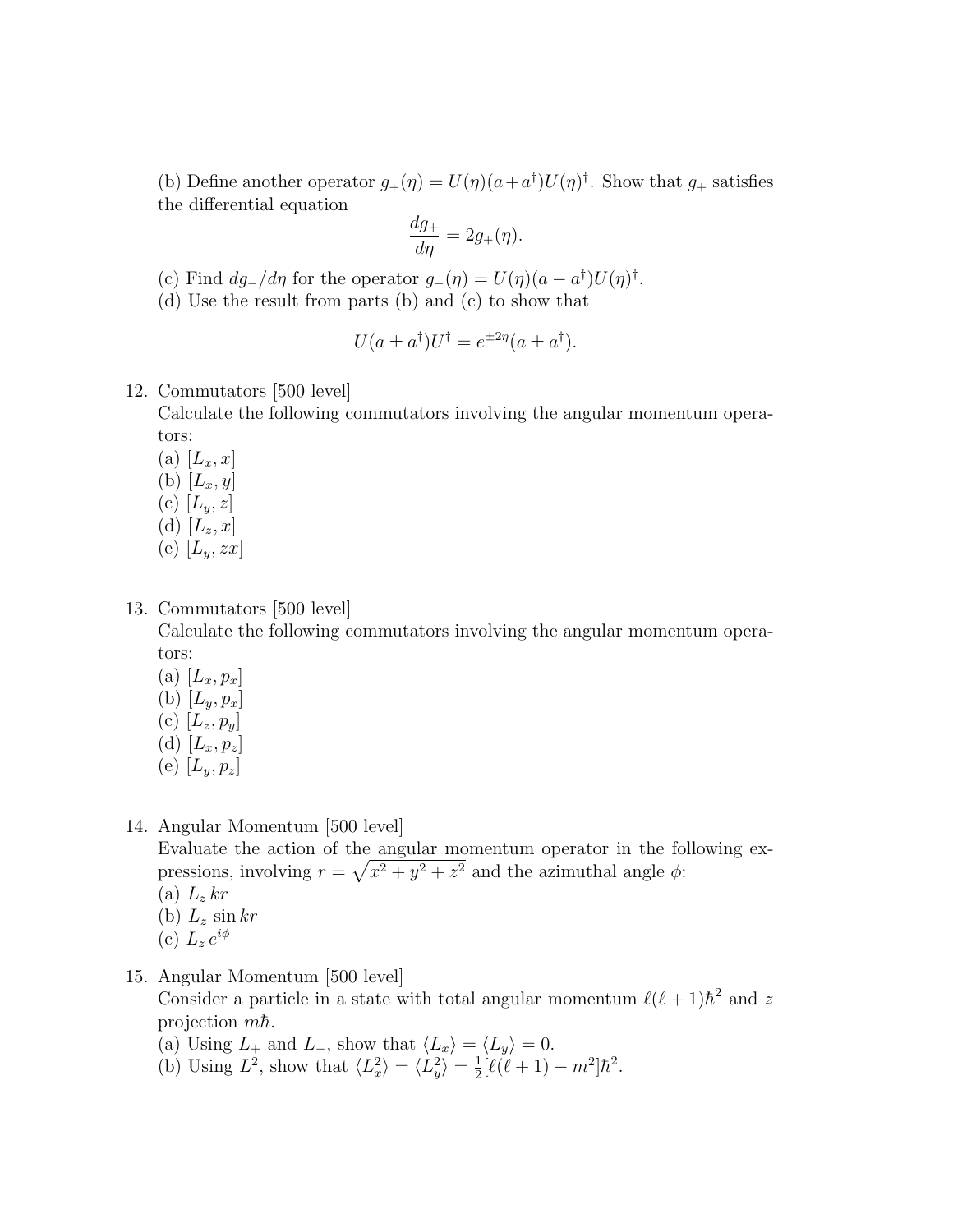16. Addition of Angular Momentum [700 level]

What are the possible values of the total orbital angular momentum  $\ell$  for the following combinations of electrons?

- (a) Four p electrons
- (b) Three  $p$  and one  $f$  electron

17. Molecular Hamiltonian [500 level]

A rigid diatomic molecule, free to rotate around its center of mass, is given by

$$
H = \frac{L^2 - L_z^2}{2I_1} + \frac{L_z^2}{2I_3}.
$$

(a) What are the eigenfunctions (expressed in terms of the standard basis of  $Y_{\ell m}$  spherical harmonics) and corresponding eigenenergies for this system? (b) What are the degeneracies of the energy spectrum, and how are they related to the symmetry of this system?

(c) The momenta of the inertia of the molecule obey this relation,

$$
\frac{2}{I_1} = \frac{I_3 - I_1}{I_1 I_3} = \frac{1}{8m a_0^2},
$$

for electron mass m and Bohr radius  $a_0$ . Starting in the ground state, what energy is necessary to excite the system into the second excited state? Express the answer in terms of the Rydberg energy.

- 18. Operator Algebra [500 level]
	- Consider the vector operator  $\Theta = \mathbf{L} \times \mathbf{r} i\hbar \mathbf{r}$ .
	- (a) Show that  $\Theta$  may also be written  $\Theta = i\hbar \mathbf{r} \mathbf{L} \times \mathbf{r}$ .
	- (b) Show that this operator is Hermitian.
	- (c) Show that  $[L^2, \mathbf{r}] = -2i\hbar\Theta$ .
- 19. Symmetries [700 level]

Consider the following matrix elements. Some of them can be shown to be zero. State which ones are zero and give a brief reason for each answer. Each state has the form  $\phi^{(j)}$ <sub>m</sub>, where the superscript and subscript denote the total angular momentum and its z-projection quantum numbers.

(a) 
$$
\langle \psi^{(3)} \rangle_2 |f(r) \mathbf{L} \cdot \mathbf{S} | \phi^{(2)} \rangle_2 \rangle
$$
  
\n(b)  $\langle \psi^{(3)} \rangle_2 |J_+| \phi^{(2)} \rangle_1 \rangle$   
\n(c)  $\langle \psi^{(3)} \rangle_2 | \mu_x + i \mu_y | \phi^{(2)} \rangle_1 \rangle$   
\n(d)  $\langle \psi^{(3)} \rangle_2 | V(r) | \phi^{(3)} \rangle_2 \rangle$ 

(e)  $\langle \psi^{(3)}_1 | Q_{zz} | \phi^{(1)}_0 \rangle$ 

# 20. Time Operator [500 level]

Suppose that there is a time operator  $T$  canonically conjugate to the Hamiltonian, so that  $[T, H] = i\hbar$ .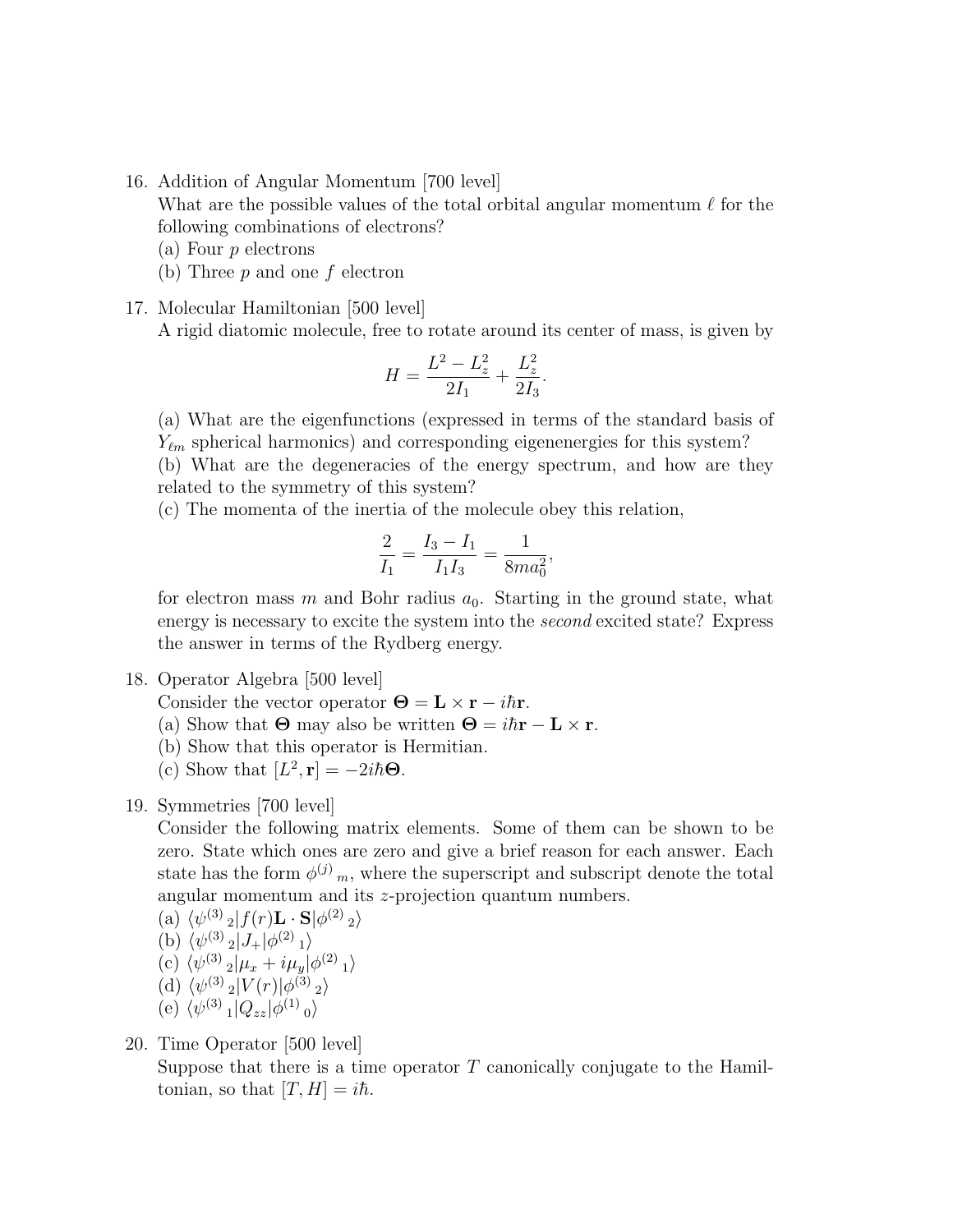(a) Consider the unitary operator  $U = e^{i\alpha T}$ . Determine the action of this operator on an energy eigenstate  $|\psi_n\rangle$ .

(b) Show that spectrum of the Hamiltonian is unbounded from below.

- (c) Is there a time operator in quantum mechanics?
- 21. Fermi Gas [500 points]

A system of N noninteracting, identical, spin- $\frac{1}{2}$  fermions of mass m is constrained to a cubical region of volume V.

(a) Write down the nonrelativistic Schrödinger wave function for a single particle in an energy eigenstate, in terms of the quantum numbers.

(b) For what values of the quantum numbers will relativistic effects start to become important?

(c) Calculate the Fermi energy, using the full relativistic energy-momentum relation.

22. Magnetic Field [700 level]

A spin- $\frac{1}{2}$  particle with magnetic moment  $\mu$  has Hamiltonian  $H = -\mu \sigma \cdot \mathbf{B}$ . At time  $t = 0$ , the magnetic field is  $\mathbf{B} = B_0 \hat{\mathbf{z}}$ , and the particle is in the ground state. (You may take the wave function to be real at  $t = 0$ .)

(a) After a time T, the magnetic field switches instantaneously to  $\mathbf{B} = B_0 \hat{\mathbf{x}}$ . What is the state of the system at  $t = 2T$ ?

(b) Approximately how fast does the field need to rotate for its change to be effectively instantaneous?

(c) What would happen to the state, qualitatively, if the magnetic field instead rotated very slowly?

23. Total Spin [500 level]

A system of two spin- $\frac{1}{2}$  particles with spin vectors  $S^1$  and  $S^2$  is prepared in a total spin  $S = 1$  state. We will consider all three possible  $m<sub>S</sub>$  substates of this triplet. After the initial preparation of the  $S = 1$  state, the the first spin  $S<sup>1</sup>$  is rotated 180 $^{\circ}$  around the x-axis; this is implemented through operator  $U = \exp\left(i\frac{\pi}{2}\right)$  $\frac{\pi}{2}\sigma_x^1$ .

(a) Simplify the exponential to get an explicit form for the operator U.

(b) Find the probability that the system is in an  $S = 0$  state after the rotation, for each possible initial value of  $m<sub>S</sub>$ :

(i)  $m_S = +1$ 

- (ii)  $m<sub>S</sub> = 0$
- (iii)  $m<sub>S</sub> = -1$

#### 24. Stern-Gerlach Experiments [500 level]

A beam of spin- $\frac{1}{2}$  particles is prepared in a pure  $\sigma_y = +1$  state.

(a) The beam is sent through a Stern-Gerlach apparatus oriented along the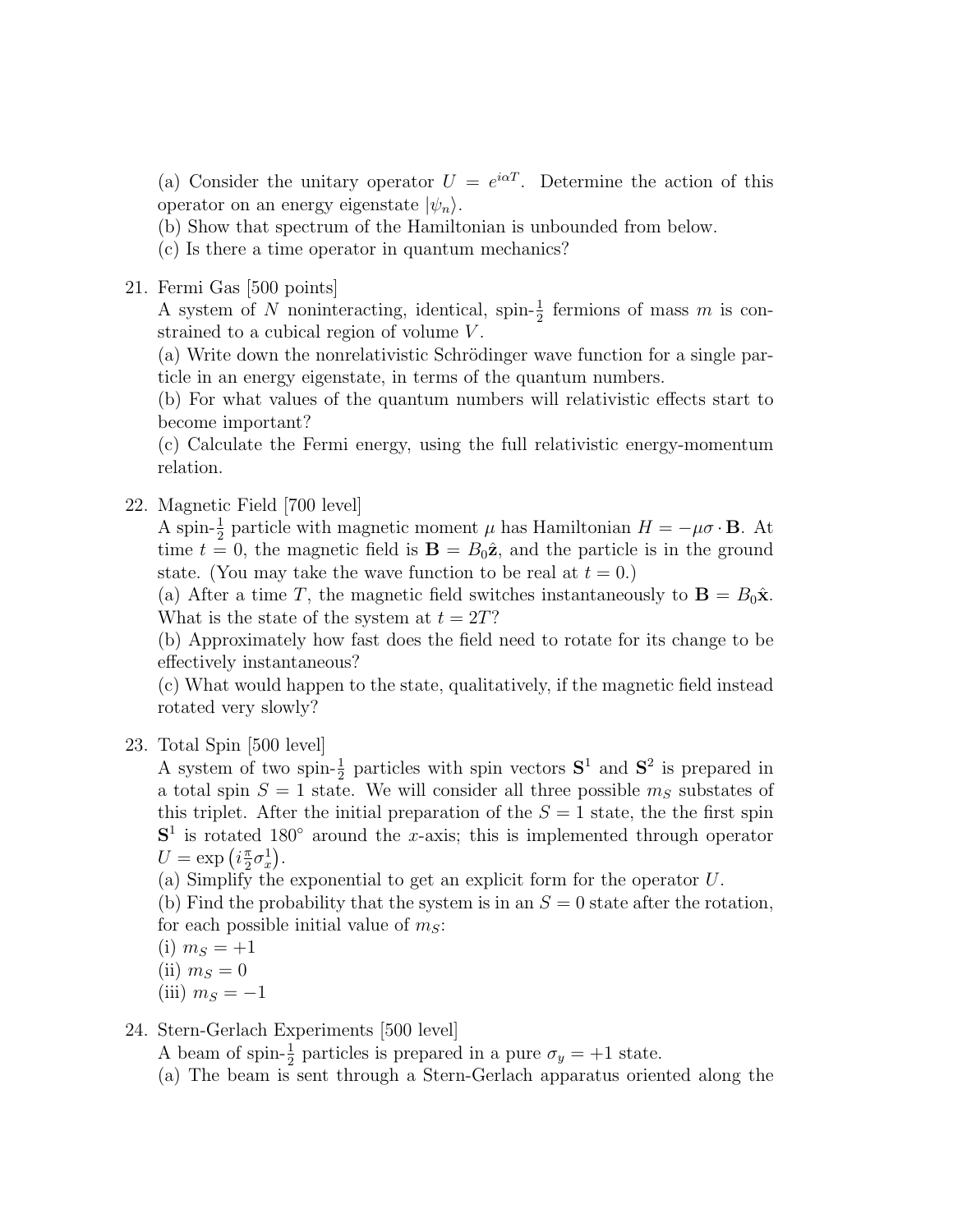x-axis. If the beams are measured at this point, what are the probabilities of finding the spins up and down along the  $x$ -axis?

(b) If the x-axis spin up beam is sent through a y-axis Stern-Gerlach apparatus, what are the probabilities for the particles emerging to be spin up and spin down along  $y$ ?

(c) If, instead, the two beams from the x-axis Stern-Gerlach apparatus are recombined without being measured, and the recombined beam is sent through the  $y$ -axis apparatus, what are the probabilities of the particles coming out being spin up or spin down along  $y$ ?

25. Spin Sum [500 level]

Consider a quantum system of spin  $\frac{1}{2}$ . The spin operator is  $\mathbf{S} = S_x \hat{\mathbf{i}} + S_y \hat{\mathbf{j}} + S_z \hat{\mathbf{k}}$ . (a) What are the eigenvalues and eigenvectors of the operator  $S_x + S_y$ ?

(b) Suppose a measurement of  $S_x + S_y$  is made, and the system is found to be in the eigenstate corresponding to the larger eigenvalue. What is the probability that a subsequent measurement of  $S_z$  yields  $\frac{\hbar}{2}$ ?

(c) Alternatively, starting from the same  $S_x + S_y$  eigenstate, what is the probability that a measurement of  $S_y$  yields  $\frac{\hbar}{2}$ ?

# 26. Total Angular Momentum [700 level]

A  ${}^{3}P_{0}$  atomic state hs spin and orbital angular momenta  $s = \ell = 1$  but total angular momentum  $j = 0$ .

(a) Although there are nine basis states  $|m_L\rangle \otimes |m_S\rangle$ , show by application of  $J_z = S_z + L_z$  that only three of them can possibly be part of the <sup>3</sup> $P_0$  state. (b) By similar application of  $J_x$  and  $J_y$ , determine the expansion of the  ${}^3P_0$ state in the  $|m_L\rangle \otimes |m_S\rangle$  basis.

## 27. Variational Principle [500 level points]

Consider a particle moving in the one-dimensional potential  $V(x) = K|x|$ . (a) Find an upper limit on the ground state energy using a variational wave function  $\psi_1(x) = C_1 \exp(-|x|/a)$ , where  $C_1$  is the appropriate normalizaiton factor.

(b) Find another upper limit using a different wave function  $\psi_2(x) = C_2 \exp(-x^2/b^2)$ .

(c) Which function gives a tighter bound on the ground state energy?

#### 28. Variational Principle [700 level]

Consider a system described by the Hamiltonian H. Let  $\psi_n$   $(n = 0, 1, 2, ...)$ be the normalized eigenstates,  $H\psi_n = E_n\psi_n$ ,  $\langle \psi_n|\psi_n\rangle = 1$ . Let a normalized wave function  $|\phi\rangle$  be expanded as

$$
|\phi\rangle = \sum_{n=0}^{\infty} c_n |\phi_n\rangle.
$$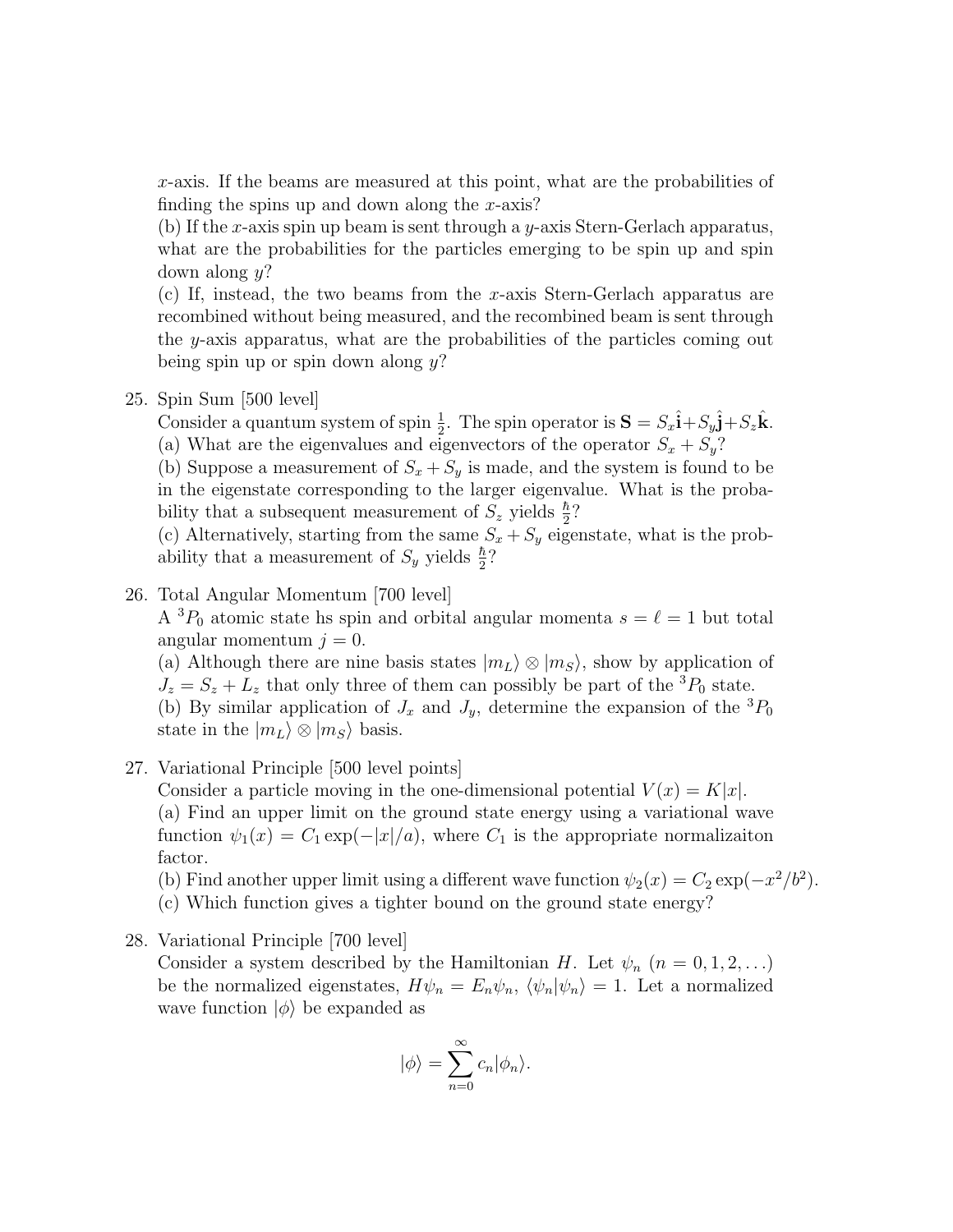(a) Find the condition on the  $c_n$  coefficients imposed by the normalization of  $|\phi\rangle$ .

(b) With the help of the expansion, prove  $\langle \phi | H | \phi \rangle \ge E_0$  for any  $|\phi \rangle$ .

(c) Suppose we have calculated  $\langle \phi | H | \phi \rangle$  for various choices of  $| \phi \rangle$  and obtained  $\langle H \rangle_{\text{min}}$  as the minimum value of  $\langle \phi | H | \phi \rangle$ . Since  $\langle H \rangle_{\text{min}} \ge E_0$ , we may get a rather reliable estimate of the ground state energy as  $E_0 \approx \langle H \rangle_{\text{min}}$ .

Now, consider the harmonic oscillator Hamiltonian

$$
H = \frac{\hbar^2}{2m}\frac{d^2}{dx^2} + \frac{1}{2}m\omega^2 x^2
$$

and a family of normalized trial wave functions  $\phi_{\beta}(x) = N \exp(-\beta x^2)$ . Find the normalization constant N.

- (d) Calculate  $f(\beta) = \langle \phi_\beta | H | \phi_\beta \rangle$ .
- (e) Find an estimate of he ground state energy  $E_0$  by minimizing  $f(\beta)$ .

You may find the following integrals useful in your calculations:

$$
\int_{-\infty}^{\infty} dy \exp(-\gamma y^2) = \sqrt{\frac{\pi}{\gamma}}
$$

$$
\int_{-\infty}^{\infty} dy \, y^2 \exp(-\gamma y^2) = \frac{1}{2} \sqrt{\frac{\pi}{\gamma^3}}
$$

29. Identical Particles [500 level]

Three identical bosons with spin  $s = 1$  are placed into the same orbital state  $\phi(\mathbf{r}).$ 

- (a) Count the number of possible states of the three bosons.
- (b) Among the states, which ones have total z spin projection  $m<sub>S</sub> = 0$ ?

(c) What are the possible values of the total spin of the three-boson system?

30. Identical Particles [700 level]

The normalization for a two-particle wave function  $\Psi(x_1, x_2)$  is given by

$$
\int dx_1 \int dx_2 \, |\Psi(x_1, x_2)|^2 = 1.
$$

Let  $\psi_{\alpha}(x)$  and  $\psi_{\beta}(x)$  be normalized one-particle wave functions,

$$
\int dx \, |\psi_{\alpha}(x)|^2 = \int dx \, |\psi_{\beta}(x)|^2 = 1.
$$

We allow for the possibility that  $\psi_{\alpha}$  and  $\psi_{\beta}$  are not orthogonal.

(a) If the particles, 1 and 2, are distinguishable, what is the expression for the normalized wave function  $\Psi(x_1, x_2)$  for the two-particle wave function?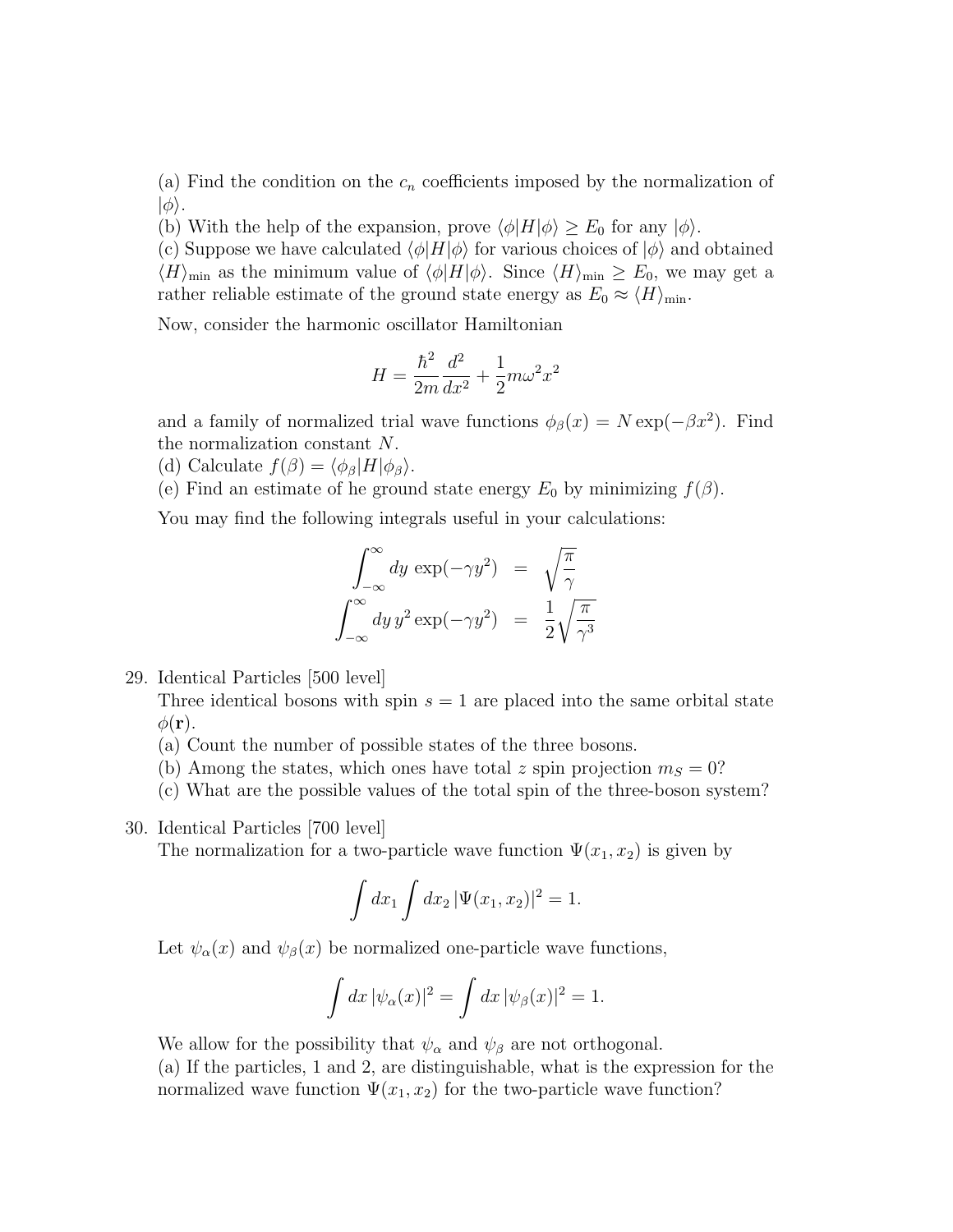(b) Find the probability density for observing particle 1 at  $x_1 = a$ , regardless of the position of the distinguishable particle 2.

(c) If the particles are indistinguishable bosons, the two-particle wave function must be

$$
\Psi(x_1, x_2) = N[\psi_{\alpha}(x_1)\psi_{\beta}(x_2) + \psi_{\beta}(x_1)\psi_{\alpha}(x_2)].
$$

Determine the normalization constant N for the general case in which  $\langle \psi_\alpha | \psi_\beta \rangle \neq 0$ 0.

(d) For identical bosons, find the probability density of observing one particle at  $x = a$ , regardless of the position of the other particle.

(e) Suppose the wave function  $\psi_{\alpha}$  is confined in a laboratory somewhere on Earth, while  $\phi_{\beta}$  is localized on the moon. We would naively expect that we can ignore the symmetrization requirement between particles 1 and 2 if one is located on Earth and the other on the moon. To justify this expectation, discuss the behavior of the probability density for one particle to be found in the terrestrial laboratory and show that the results are the same as for distinguishable particles.

#### 31. Harmonic Oscillator [500 level]

Consider a simple harmonic oscillator with Hamiltonian  $H = \frac{p^2}{2m} + \frac{1}{2}m\omega_0^2x^2$ and the lowering operator  $a = \sqrt{\frac{m\omega_0}{2\hbar}}x + i\frac{1}{\sqrt{2m}}$  $\frac{1}{2m\omega_0\hbar}p$ .

(a) Use the commutator  $[a, H]$  to find the time dependence of the operator  $a$ in the Heisenberg representation.

 $(b)$  Find the normalization constant N such that the coherent state

$$
|\alpha\rangle = N e^{\alpha a^\dagger} |0\rangle
$$

satisfies  $\langle \alpha | \alpha \rangle = 1$ .

(c) Show that in the Schrödinger representation, the state  $|\alpha\rangle$  evolves in time as  $|\alpha(t)\rangle = |\alpha(0)e^{-i\omega_0 t}\rangle$ .

32. Harmonic Oscillator [500 level]

A one-dimensional harmonic oscillator has Hamiltonian

$$
H = \frac{p^2}{2m} + \frac{1}{2}m\omega^2 x^2 = \left(a^{\dagger}a + \frac{1}{2}\right)\hbar\omega.
$$

(a) Starting from an initial state

$$
|\psi(t=0)\rangle = \frac{1}{\sqrt{2}} (|0\rangle + |1\rangle),
$$

find the expectation values of  $\langle x(t) \rangle$  and  $\langle p(t) \rangle$ .

(b) Show that these expectation values obey the classical equations of motion.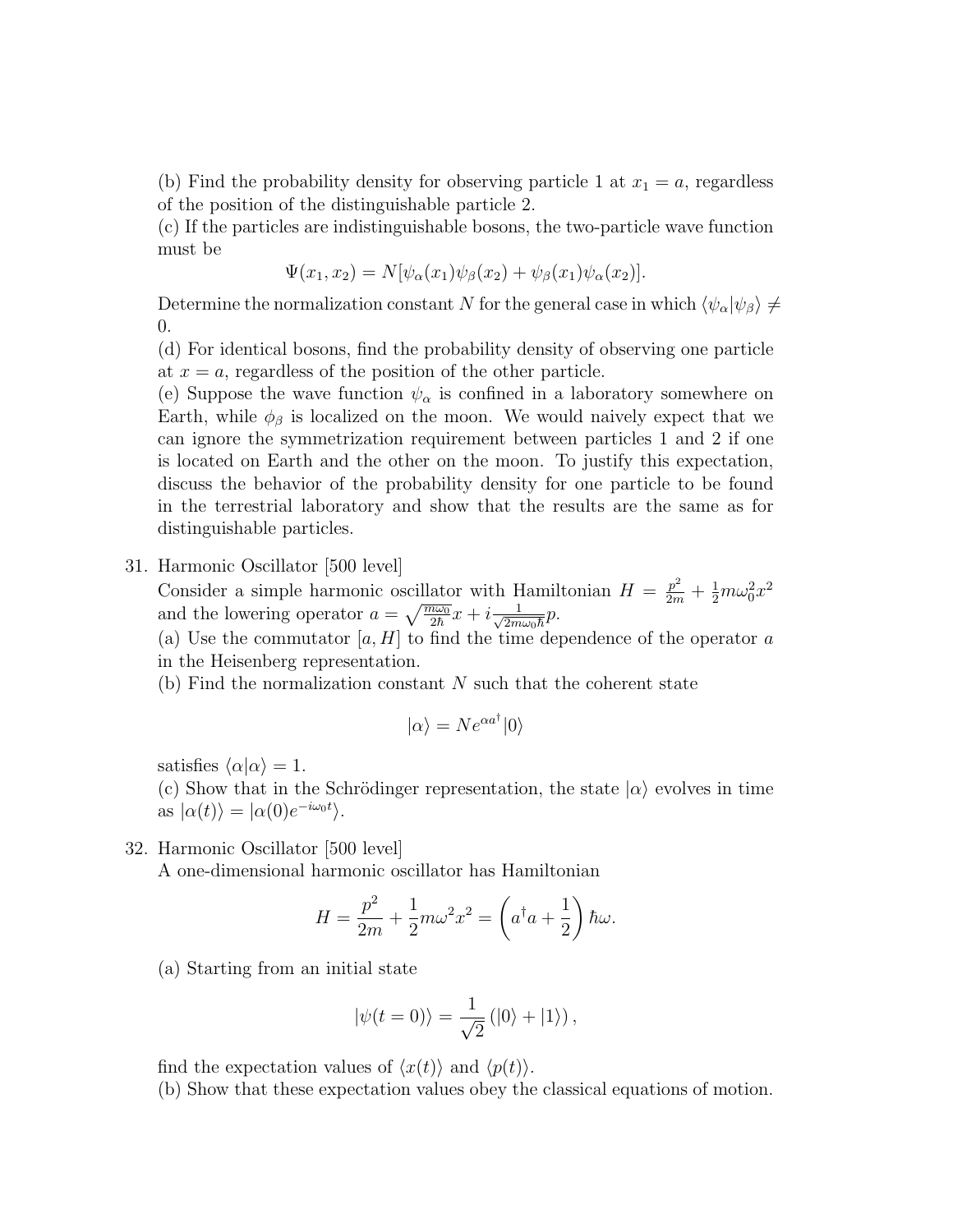33. Atomic Units [500 level]

In atomic physics, it is natural to use units that match the scales in atoms. Mass is measured in units of the electron mass  $m_e$ . Energy is measured in the Hartree unit,  $m_e e^4/\hbar^2$  (in Gaussian units); this is the magnitude scale of the kinetic and potential energies in a hydrogen atom. Length is measured in Bohr radii,  $a_0 = \hbar^2/m_e e^2$ . Angular momentum is measured in units of h. Magnetic moments are in units of Bohr magnetons,  $\mu_B = e\hbar/m_e c$ . This problem concerns the appropriate atomic units of electric and magnetic fields. All dimensionless factors of order unity may be neglected.

(a) The natural unit of **E** is the field strength at a distance  $a_0$  from a hydrogen nucleus. Express this  $E_0$  in terms of fundamental constants.

(b) There are two possible ways of formulating a unit of B. One possibility is the magnetic field at the nucleus from an electron in the first Bohr orbit. Find this field  $B_N$ .

(c) There is also the field that splits the spin-up and spin-down states of a particle with magnetic moment  $\mu_B$  by 1 Hartree. Find this field  $B_H$ .

(d) Find the relationships between these two magnetic field units and  $E_0$ , in terms of the dimensionless fine structure constant  $\alpha = e^2/\hbar c$ .

(e) Which of the units for B is related to the natural scale of magnetic energy shifts in atoms?

34. Hydrogen Atom [500 level]

The ground state wave function for an electron in a hydrogen atom has the form

$$
\psi(\mathbf{r}) = N e^{-r/a_0},
$$

where N is a normalization and constant and  $a_0 = \hbar^2$ /me<sup>2</sup>.

(a) Find the average value of the electron kinetic energy  $\langle T \rangle$ .

(b) Find the average value of the potential energy  $\langle V \rangle$ .

35. Variational Principle in a Helium-Like Atom [700 level] A helium-like ion with two electrons has Hamiltonian

$$
H = \frac{\mathbf{p}_1^2}{2m} + \frac{\mathbf{p}_2^2}{2m} - \frac{Ze^2}{r_1} - \frac{Ze^2}{r_2} + \frac{e^2}{|\mathbf{r}_1 - \mathbf{r}_2|}.
$$

Take as an ansatz for the ground state wave function

$$
\psi(\mathbf{r}_1, \mathbf{r}_2) = \frac{Z_{\text{eff}}^3}{\pi a_0^3} e^{-Z_{\text{eff}}(r_1 + r_2)/a_0},
$$

where  $Z_{\text{eff}}$  is an unknown "effective" nuclear charge. If the two electrons did not repel, this (with  $Z_{\text{eff}} = Z$ ) would be the exact wave function.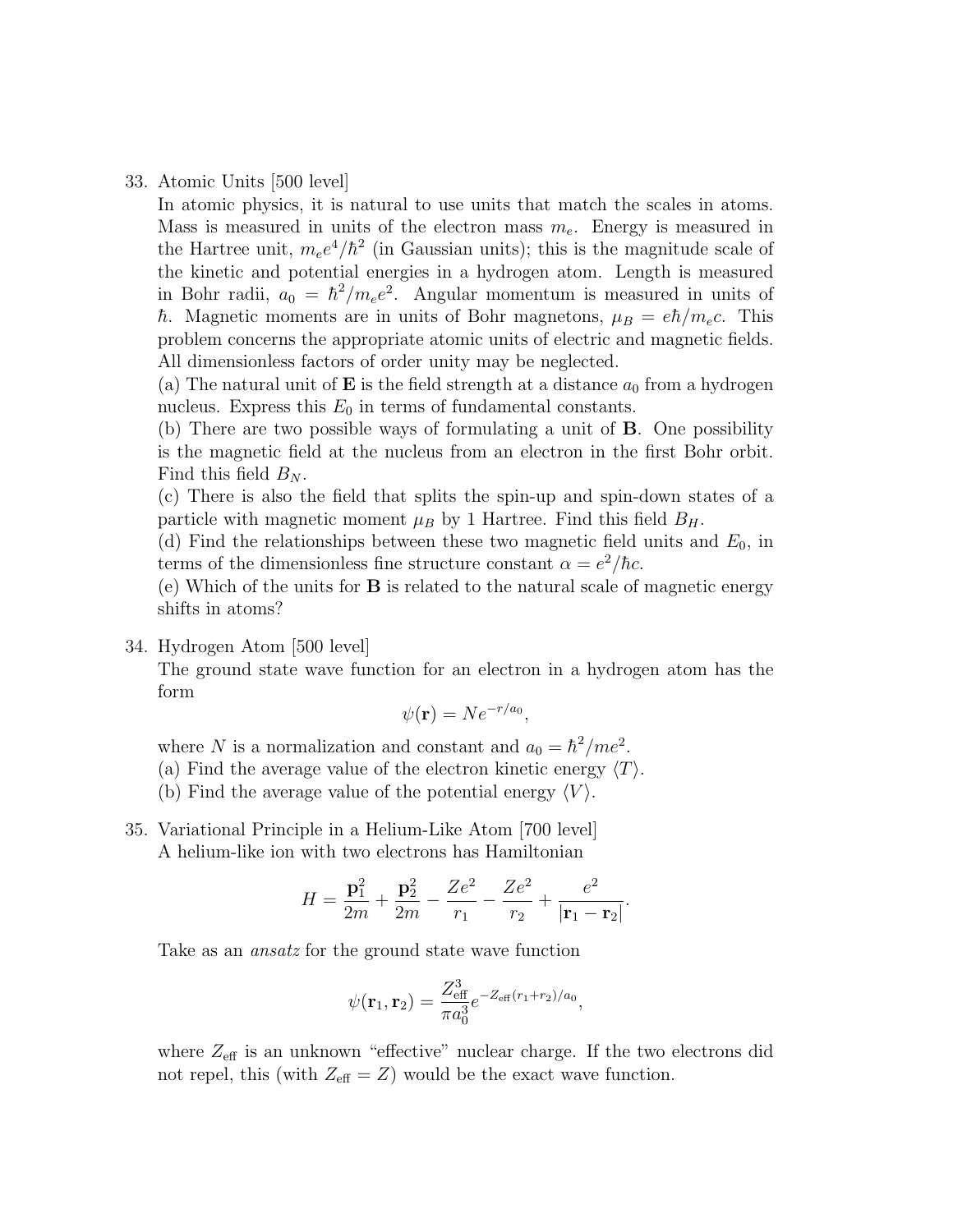(a) Find the expectation value of the energy for the proposed state. You will find the integral

$$
\int d^3 r_1 \int d^3 r_2 \frac{e^{-\lambda (r_1 + r_2)}}{|\mathbf{r}_1 - \mathbf{r}_2|} = \frac{20\pi^2}{\lambda^5}
$$

useful.

(b) Find the value of  $Z_{\text{eff}}$  that minimizes the energy.

(c) For this kind of position wave function, what must the spin state of the two electrons be?

36. Stark Effect [500 level]

An electric field  $\mathbf{E} = E_0 \mathbf{k}$  is applied to a hydrogen atom.

(a) Find the correct basis for the perturbation acting on the degenerate  $n = 2$ states with wave functions

$$
\psi_{2S}(\mathbf{r}) = \frac{1}{4\sqrt{2\pi}a_0^{3/2}} \left(2 - \frac{r}{a_0}\right)e^{-r/2a_0}
$$
  

$$
\psi_{2P_0}(\mathbf{r}) = \frac{\cos\theta}{4\sqrt{2\pi}a_0^{3/2}}\frac{r}{a_0}e^{-r/2a_0}.
$$

(b) Find the first-order Stark energy shifts for the basis of states found in part (a).

(c) What are the first-order energy shifts for the remaining

$$
\psi_{2P_{+1}}(\mathbf{r}) = -\frac{e^{i\phi}\sin\theta}{8\sqrt{\pi}a_0^{3/2}}\frac{r}{a_0}e^{-r/2a_0}
$$

$$
\psi_{2P_{-1}}(\mathbf{r}) = \frac{e^{-i\phi}\sin\theta}{8\sqrt{\pi}a_0^{3/2}}\frac{r}{a_0}e^{-r/2a_0}.
$$

states?

37. Spherical Potential [700 level]

A particle of mass m is confined to the interior of a hollow sphere of radius R. (a) What are the ground state wave function of the particle and the corresponding energy?

(b) Calculate the pressure the particle exerts on the sphere. The pressure may be defined as  $p = -\partial E/\partial V$ .

38. Spherical Potential [700 level]

A particle of mass  $m$  moves in an attractive spherical potential

$$
V(\mathbf{r}) = \begin{cases} -V_0, & r < a \\ 0, & r \ge a \end{cases}
$$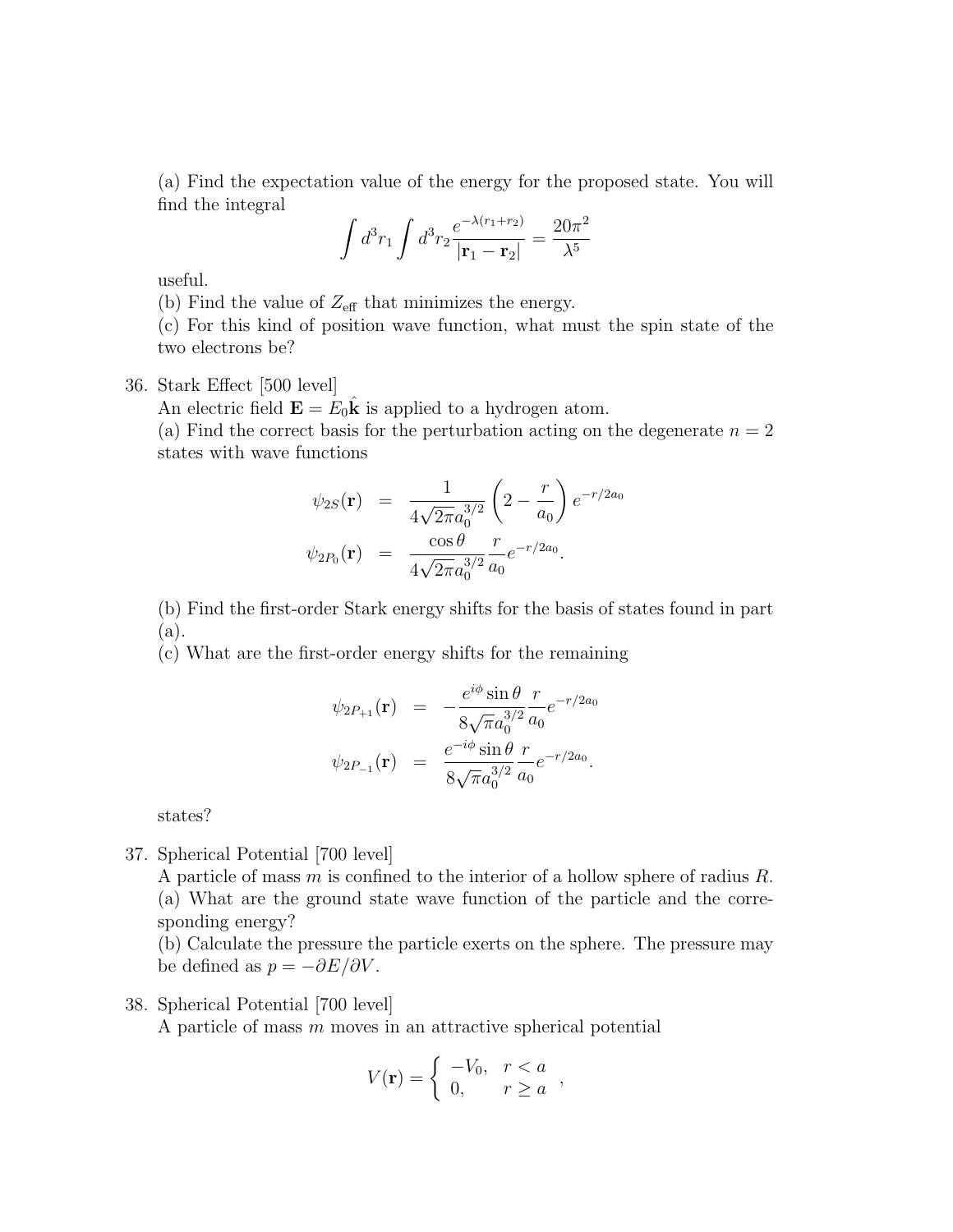where  $V_0 > 0$  is a constant.

 $(a)$  Write down the radial Schrödinger equation for a state of angular momentum  $\ell$ .

(b) Find the smallest value of  $V_0$  for which there is a bound state with zero energy and zero angular momentum.

39. Relativistic Potentials [700 level]

Two different relativistic effects (Zitterbewegung and interactions with vacuum fluctuations of the electric field) each lead to an effective smearing out of an electron's position. If the smearing extends over a characteristic distance  $\lambda$ , the electron effectively interacts with a potential that is averaged over the smearing region. If the true potential is  $V(\mathbf{r})$ , the effective potential that appears in the effective Schrödinger equation is

$$
V_{\text{eff}}(\mathbf{r}) \approx V(\mathbf{r}) + \frac{1}{8} \lambda^2 \vec{\nabla}^2 V(\mathbf{r}).
$$

(a) In a hydrogen atom, with  $V(\mathbf{r}) = -\frac{\alpha}{r}$  $\frac{\alpha}{r}$ , which atomic states are most affected by the modified  $V_{\text{eff}}$ ?

(b) Find the leading order energy shift due to this effect for the hydrogen ground state  $\psi(\mathbf{r}) = -\frac{1}{\sqrt{2}}$  $\frac{1}{\pi a_0^3} e^{-r/a_0}.$ 

40. Perturbation Theory [500 level]

The unperturbed Hamiltonian for a theory can be written

| $H_0$<br>$=$ | 200 | $\Omega$          |     |     |  |
|--------------|-----|-------------------|-----|-----|--|
|              |     | 200               | 0   |     |  |
|              |     | $\mathbf{\Omega}$ | 200 |     |  |
|              |     | ۱۱                | 0   | 300 |  |

.

(a) Find the unperturbed eigenvalues of the energy.

(b) A perturbation

$$
H_1 = \left[ \begin{array}{rrrr} 2 & 1 & 0 & 1 \\ 1 & 2 & 0 & 1 \\ 0 & 0 & 3 & 2 \\ 1 & 1 & 2 & 3 \end{array} \right]
$$

is addded to  $H$ . Find the energy eigenvalues for first order in  $H_1$ .

- (b) Find the eigenstates to first order.
- (c) Find the eigenvalues to second order.
- 41. Perturbation Theory [500 level]

A two-level quantum system with non-degenerate level energies  $E_1^{(0)}$  $E_1^{(0)}$  and  $E_2^{(0)}$ 2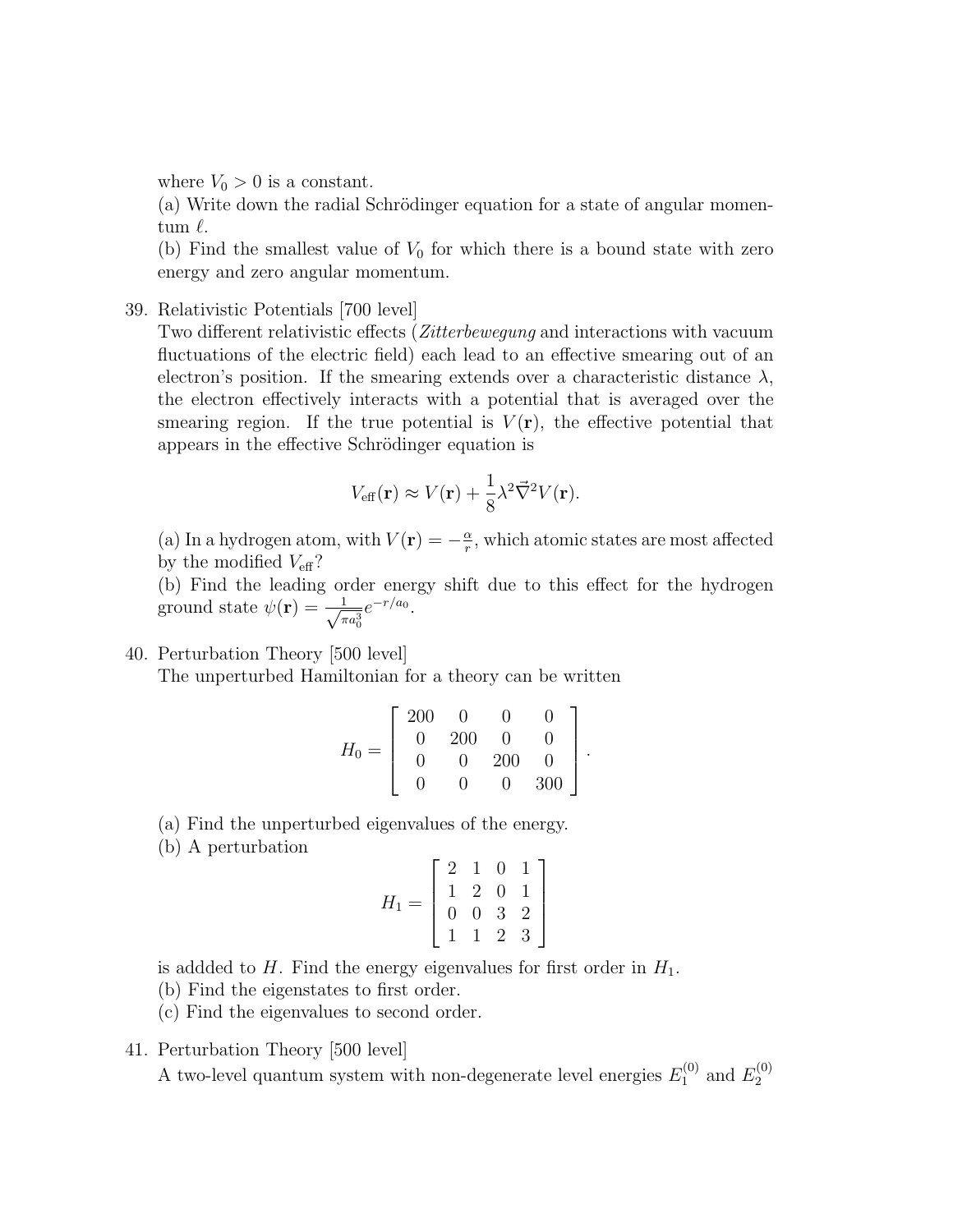experiences a perturbation  $V$  with matrix elements as shown:

$$
H_0 = \left[ \begin{array}{cc} V_{11} & V_{12} \\ V_{12}^* & V_{22} \end{array} \right].
$$

(a) Find the corrections to the energies up to second order in perturbation theory.

(b) Find the exact expressions for the eigenenergies.

(c) Show that when the exact expression is expanded to second order, it agrees with the result from part  $(a)$ .

#### 42. Perturbation Theory [700 level]

A system of two coupled harmonic oscillators has Hamiltonian

$$
H = H_0 + H_1
$$
  
\n
$$
H_0 = \frac{p_1^2}{2m} + \frac{1}{2}m\omega_1^2 x_1^2 + \frac{p_2^2}{2m} + \frac{1}{2}m\omega_2^2 x_2^2
$$
  
\n
$$
H_1 = \lambda x_1 x_2,
$$

with  $\omega_1 \neq \omega_2$ .

(a) Find the energy of the perturbed number state  $|n_1, n_2\rangle$  to first order in  $\lambda$ . Hint: Remember,  $x_i = \sqrt{\frac{\hbar}{2m_i}}$  $\frac{\hbar}{2m_i\omega_i}(a_i+a_i^\dagger)$  $\binom{1}{i}$ .

(b) Find the second-order energy shift for the  $|n_1, n_2\rangle$  state.

(c) What is the condition on  $\lambda$  for the validity of perturbation theory?

43. Perturbation Theory [700 level points]

Consider an electron in a one-dimensional harmonic oscillator potential  $\frac{1}{2}m\omega^2 x^2$ , placed in an electric field  $\mathcal E$  pointing in the x-direction.

(a) Write the Hamiltonian  $\sqrt{ }$ H in terms of raising and lowering operators  $a =$  $\overline{m}\omega$  $\frac{\overline{n\omega}}{2\hbar}x + \frac{i}{\sqrt{2n}}$  $\frac{i}{2m\omega\hbar}p$  and  $a^{\dagger}=\sqrt{\frac{m\omega}{2\hbar}}x-\frac{i}{\sqrt{2m}}$  $rac{i}{2m\omega\hbar}p$ .

(b) Calculate the first-order energy shift of the state  $|n\rangle$  due to  $\mathcal{E}$ .

(c) Calculate the second-order energy shift of  $|n\rangle$ .

(d) Find the exact energy levels of this system, and compare the results to the first- and second-order perturbative shifts.

44. Perturbation Theory [700 level points]

A particle of mass m moves in a one-dimensional square well potential with a  $\delta$ -function in the center of the well,

$$
V(x) = \begin{cases} \infty, & |x| > a \\ \lambda \delta(x), & |x| < a \end{cases}
$$

.

- (a) Find the energy eigenvalues for  $\lambda = 0$ .
- (b) Find the energy levels to first order in  $\lambda \neq 0$ , using perturbation theory.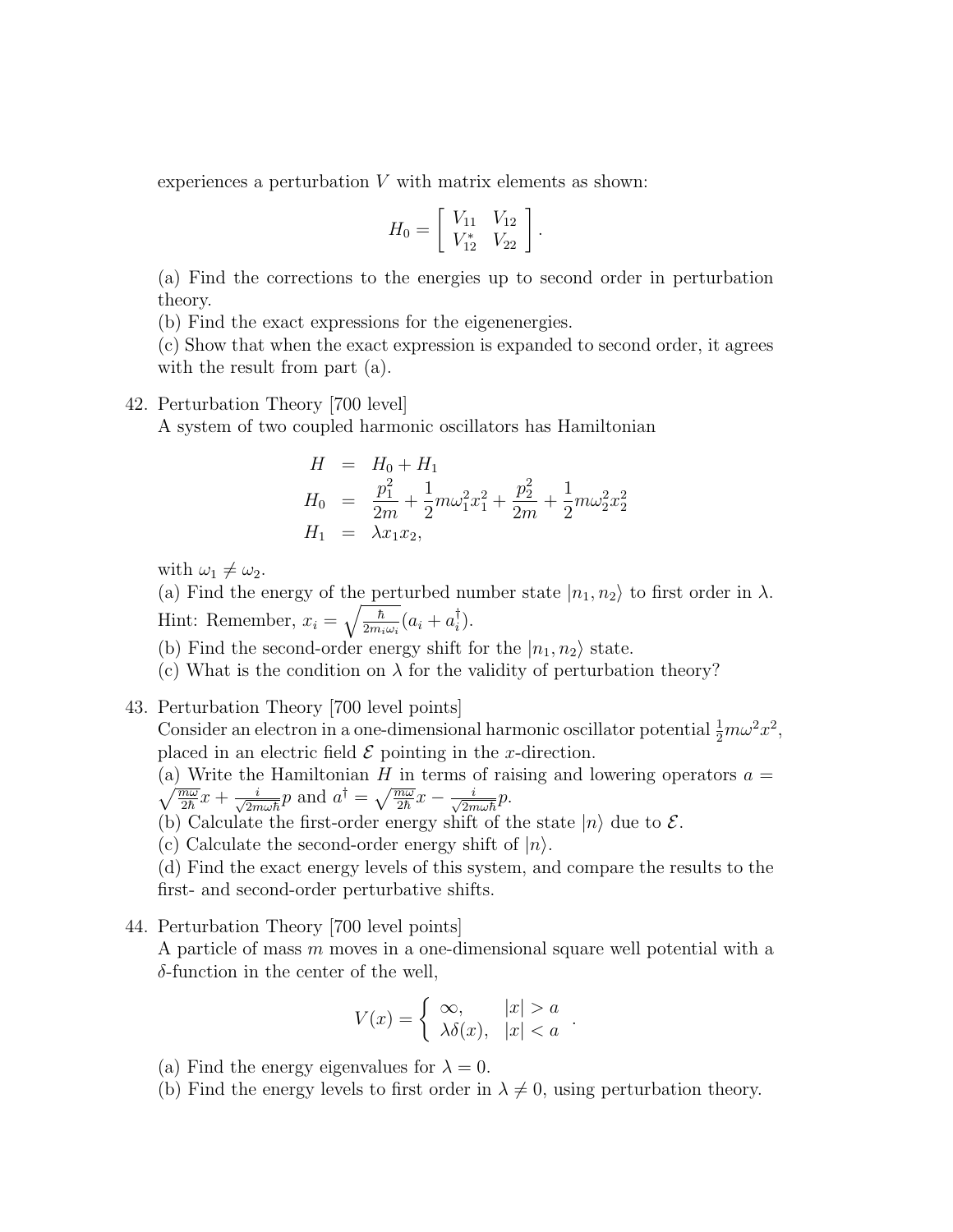(c) Find a transcendental equation for the exact eigenvalues, and show that expanding this equation to first order in  $\lambda$  gives the same result as part (b).

45. Time-Dependent Harmonic Oscillator [700 level points] A one-dimensional harmonic oscillator with Hamiltonian

$$
H_0 = \frac{p^2}{2m} + \frac{kx^2}{2}
$$

has energy eigenvalues  $E_n^{(0)} = (n + 1/2)\hbar\omega_0$ , where  $\omega_0 = \sqrt{k/m}$ . Suppose the spring constant is changed according to  $k \to k' = k(1 + \epsilon)$ , with  $\epsilon \ll 1$ .

(a) Find the exact new eigenvalues, and expand the result up to second order in  $\epsilon$ .

(b) Now calculate the perturbed energies, treating the Hamiltonian as  $H =$  $H_0 + \epsilon V$ , where  $\epsilon V = \epsilon kx^2/2$  is a small perturbation. Work to first order in  $\epsilon$ . (c) Calculate the perturbed energy for the ground state to second order in  $\lambda$ , and show that the result agrees with the result from part (a).

#### 46. Unstable Potential [500 level]

Consider the Schrödinger equation with potential

$$
V(r) = -\frac{K}{r^2},
$$

with a positive constant K.

(a) Show that if  $\psi(\mathbf{r})$  is a solution of the time-independent Schrödinger equation, so is the wave function  $\psi(\mathbf{cr})$  with coordinates rescaled by a  $c > 0$ , although the energies of the two eigenfunctions are different.

(b) Show that if  $\psi(\mathbf{r})$  is a normalizable wavefunction, so is  $\psi(c\mathbf{r})$ .

(c) Show that this potential has no lowest-energy state. (This phenomenon is known as "falling to the center.")

#### 47. Carbon Atom [500 level points]

The electron configuration of a neutral carbon atom is  $1s^22s^22p^2$ .

(a) Taking the approximation in which  $L^2$ ,  $S^2$ ,  $J^2$ , and  $J_z$  are good quantum numbers, what possible values can they take in the ground state manifold?

(b) Which of the quantum numbers are still good with the full relativistic Hamiltonian?

(c) What values can the true good quantum numbers take in the ground state?

48. Spins [500 level points]

The spin components of a beam of spin- $\frac{1}{2}$  atoms prepared in an initial state  $|\psi_0\rangle$ are measured, and the following probabilities are obtained:  $P(S_z = +) = \frac{1}{2}$ ,  $P(S_z = -) = \frac{1}{2}, P(S_x = +) = \frac{3}{4}, P(S_x = -) = \frac{1}{4}, P(S_y = +) = 0.067$ , and  $P(S_y = -) = 0.933$ . From the experimental data, determine the input state.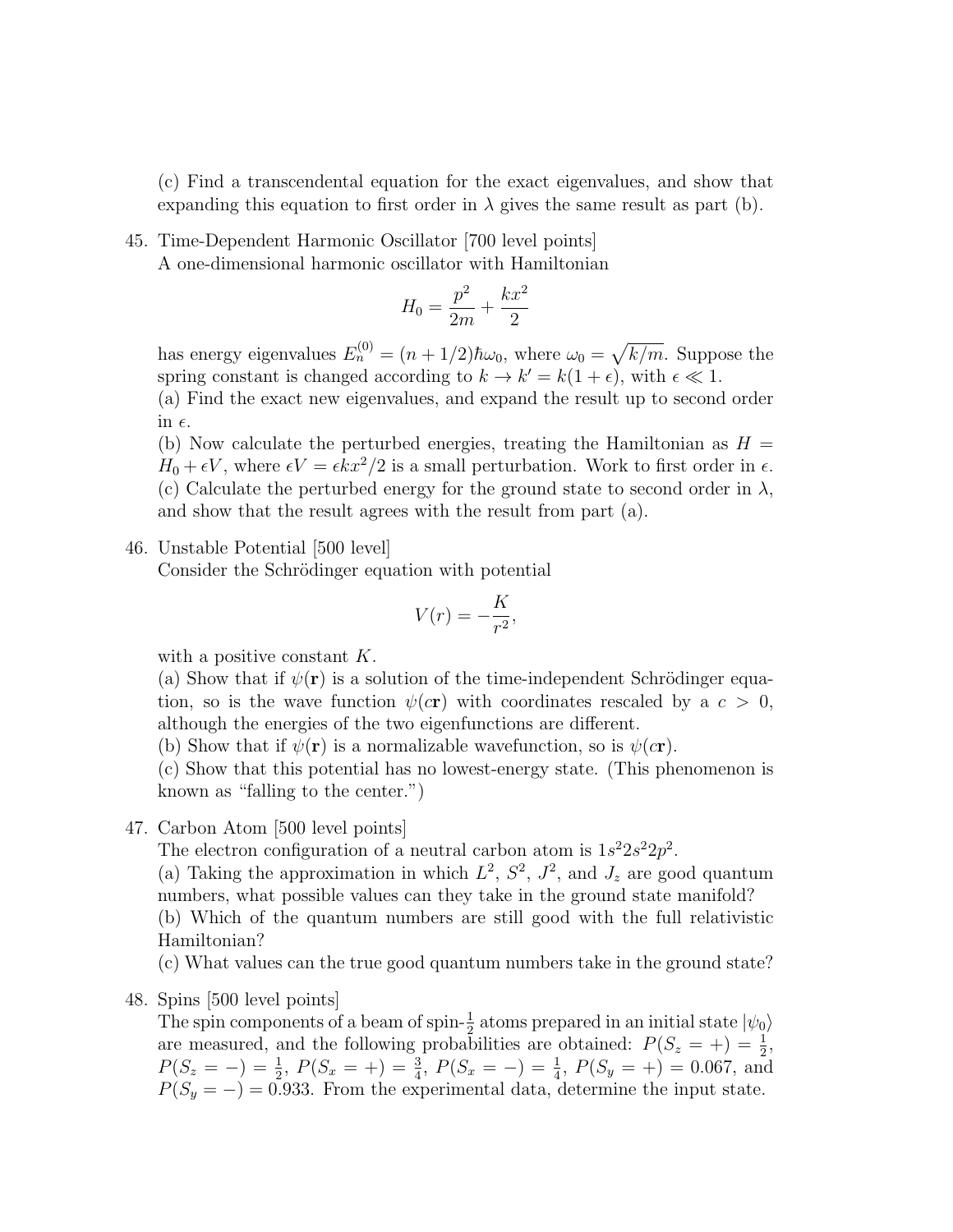49. Spin-1 Probabilities [500 level points]

A beam of spin-1 particles is prepared in the state

$$
|\psi\rangle = \frac{2}{\sqrt{29}}|1_y\rangle + i\frac{3}{\sqrt{29}}|0_y\rangle - \frac{4}{\sqrt{29}}| - 1_y\rangle
$$

in the y-quantization basis.

(a) What are the possible results of a measurement of the spin component  $S_y$ and with what probabilities would they occur?

(b) What are the possible results of a measurement of the spin component  $S_z$ and with what probabilities?

(c) Plot a histogram of the results of parts (a) and (b), and calculate the expectation values for both measurements.

50. Spin-1 Probabilities [500 level points] A spin-1 particle is in the state

$$
|\psi\rangle=\frac{1}{\sqrt{30}}\left[\begin{array}{c}1\\2\\5i\end{array}\right]
$$

in the  $S_z$  basis. (a) What are the possible results of a measurement of the spin component  $S_z$ , and with what probabilities do they occur?

(b) Calculate the expectation value of the spin component  $S_z$ .

(c) Calculate the expectation value of the spin component  $S_x$ .

51. Wavefunction Overlap [500 level points] A spin-1 particle is prepared in the state

$$
|\psi_i\rangle=\sqrt{\frac{1}{6}}|1_z\rangle-\sqrt{\frac{2}{6}}|0_z\rangle+i\sqrt{\frac{3}{6}}|-1_z\rangle
$$

in the z basis.

(a) Find the probability that the system is measured to be

$$
|\psi_f\rangle=\frac{1+i}{\sqrt{7}}|1_y\rangle+\frac{2}{\sqrt{7}}|0_y\rangle-i\frac{1}{\sqrt{7}}|-1_y\rangle.
$$

(b) What is the probability of  $|\psi_f\rangle$  being found if the system is first measured and found to have spin projection  $S_x = 1$ ?

52. Spin Projections [500 level points]

Consider the projection operators  $P_+$  and  $P_-$  that project out the spin-up and spin-down states (of a spin- $\frac{1}{2}$  particle) in the z-direction. Determine whether these operators are Hermitian, and explain why.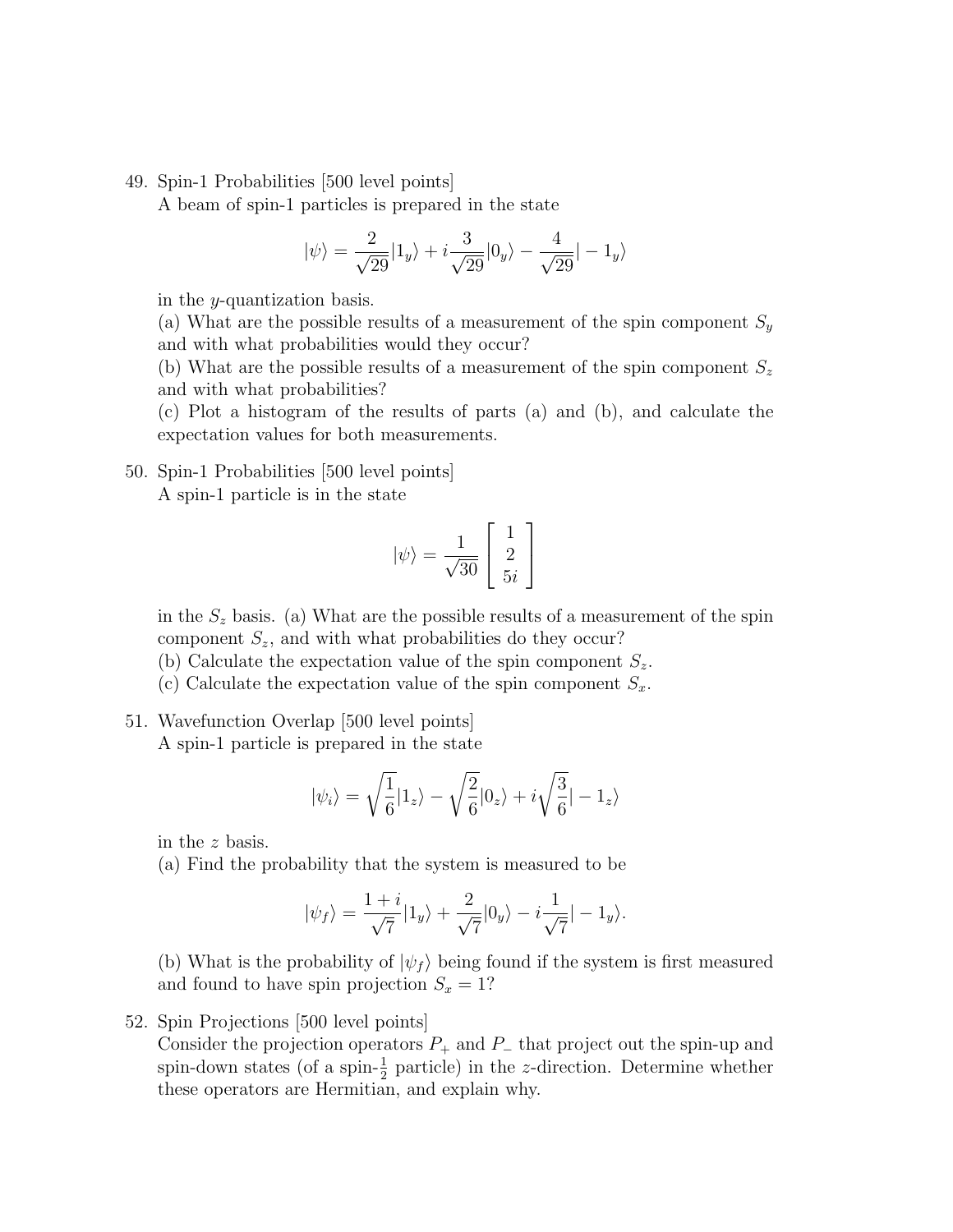53. Time-Dependent Observables [500 level points]

(a) Show that the probability of a measurement of the energy is time independent for a general state  $|\psi(t)\rangle = \sum_n c_n(t)|E_n\rangle$  that evolves due to a time-independent Hamiltonian.

(b) Show that probability of measurements for other observables are also independent of time if those observables commute with the Hamiltonian.

54. Two-State Hamiltonian [500 level points] Consider a Hamiltonian

$$
H = \frac{\hbar}{2} \left[ \begin{array}{cc} \omega_0 & \omega_1 \\ \omega_1 & -\omega_0 \end{array} \right].
$$

1 .

- (a) Diagonalize this Hamiltonian. Find the eigenvalues and eigenvectors.
- (b) Find time dependence of the initial state  $\begin{bmatrix} 1 \\ 0 \end{bmatrix}$ 0
- 55. Magnetic Precession [500 level points] Consider a spin- $\frac{1}{2}$  particle with a magnetic moment  $\mu$ . At time  $t = 0$ , the state of the particle is  $|\psi(t=0)\rangle = |+\hat{\mathbf{n}}\rangle$ —up in the  $\hat{n}$  direction, with  $\hat{\mathbf{n}} =$  $(\hat{\mathbf{x}} + \hat{\mathbf{y}})/\sqrt{2}$ . The system is allowed to evolve in a uniform magnetic field  $\mathbf{B} = B_0(\hat{\mathbf{x}} + \hat{\mathbf{z}})/\sqrt{2}$ . What is the probability that the particle will be measured to have spin up in the y-direction after a time  $t$ ?
- 56. Observable Operator [500 level points] (a) Consider a two-state system with a Hamiltonian

$$
H = \left[ \begin{array}{cc} E_1 & 0 \\ 0 & E_2 \end{array} \right].
$$

Another physical observable A is described by the operator

$$
A = \left[ \begin{array}{cc} 0 & a \\ a & 0 \end{array} \right],
$$

where a is real and positive. Let the initial state of the system be  $|\psi(0)\rangle = |a_1\rangle$ , where  $|a_1\rangle$  is the eigenstate corresponding to the larger of the two eigenvalues of of A. Find this eigenstate.

(b) What is the frequency of oscillation of the expectation value of A?

57. Three-State System [500 level points]

Let the matrix representation of the three-state system be

$$
H = \left[ \begin{array}{ccc} E_0 & 0 & A \\ 0 & E_1 & 0 \\ A & 0 & E_0 \end{array} \right].
$$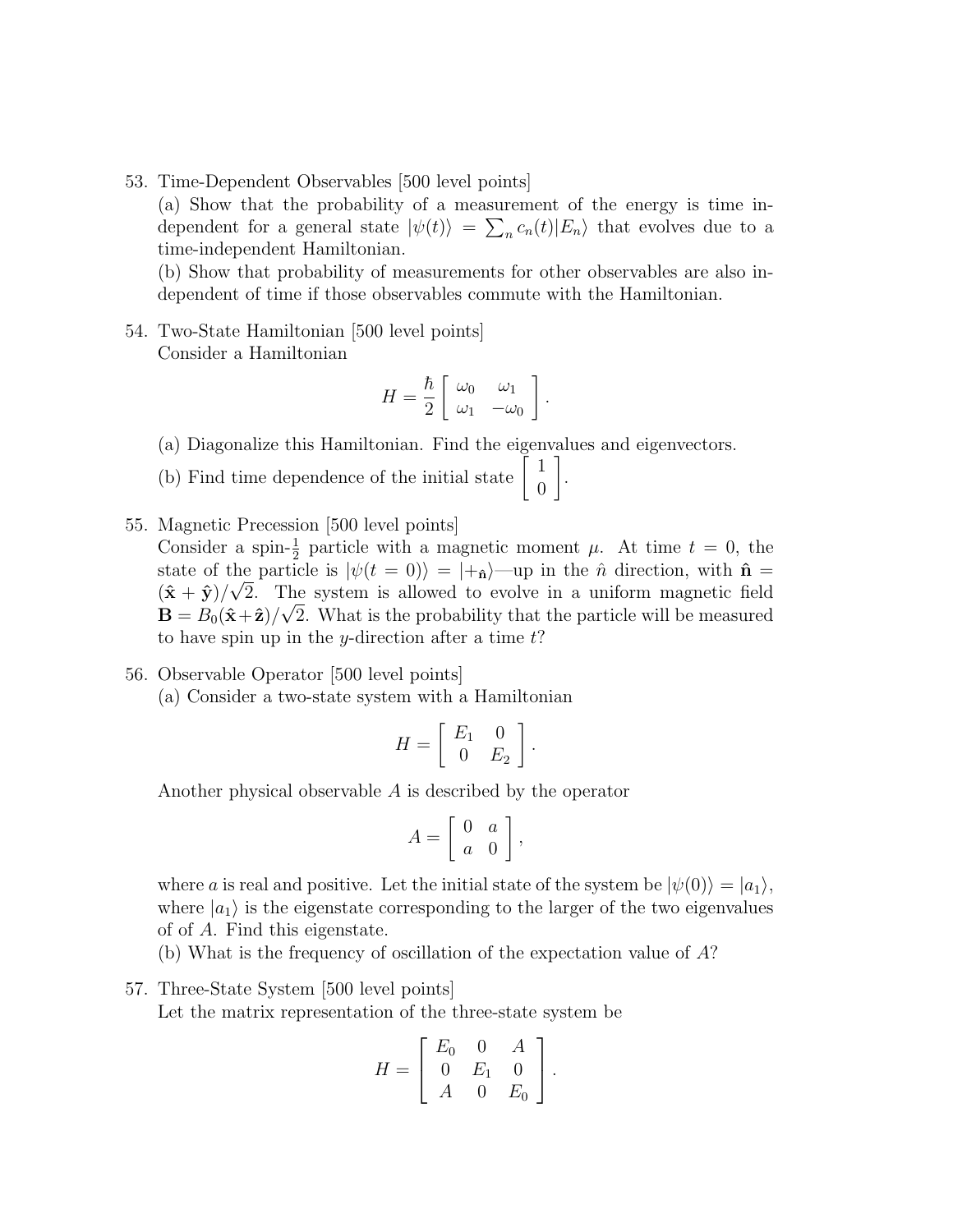using the basis states  $|1\rangle$ ,  $|2\rangle$ , and  $|3\rangle$ .

(a) If the state of the system at time  $t = 0$  is  $|\psi(0)\rangle = |2\rangle$ , what is the probability that the system is in the state  $|2\rangle$  at time t?

(b) If, instead, the state of the system at time  $t = 0$  is  $|\psi(0)\rangle = |3\rangle$ , what is the probability that the system is in the state  $|3\rangle$  at time t?

58. Composite Spin State [500 level points] Consider a state of two  $s=\frac{1}{2}$  $\frac{1}{2}$  spins,

$$
|\psi_a\rangle = \frac{1}{\sqrt{2}} (|+_z\rangle_1 |-_z\rangle_2 + |-_z\rangle_1 |+_z\rangle_2).
$$

(a) Transform each of the spins into the  $x$  basis and find the resulting twoparticle spin wavefunction.

(b) Transform each of the spins into the  $y$  basis and find the resulting twoparticle spin wavefunction.

#### 59. Infinite Square Well [500 level points]

Consider an infinite square well of width L, centered at  $x = 0$ .

- (a) Find the wavefunction for the *n*-th eigenstate.
- (b) Find the expectation values of x and p as functions of n.
- (c) Find the uncertainties  $\Delta x$  and  $\Delta p$  as functions of n.
- 60. Square Well States [500 level points]

Consider an infinite square well of width  $L$ , extending from  $x = 0$  to L. Find the probability that a particle lies in the region  $3L/4 < x < L$  for the three lowest eigenstates of the Hamiltonian.

#### 61. Square Well [500 level points]

A particle at  $t = 0$  is known to be in right half of an infinite square well of width  $L$ , with a probability density that is uniform in the right half of the well.

- (a) What is the initial wavefunction of the particle?
- (b) Calculate the expectation value of the energy.
- (c) Find that the probability that the energy takes on its n-the eigenvalue.

# 62. Half-Infinite Square Well [500 level points] Consider a potential

$$
V(x) = \begin{cases} \infty, & x < 0 \\ 0 & 0 < x < L \\ V_0 & x > L \end{cases}.
$$

(a) Find a transcendental equation for the energy of the ground state of the system.

(b) Find the ground state energy, to the lowest nonvanishing order in  $1/V_0$ .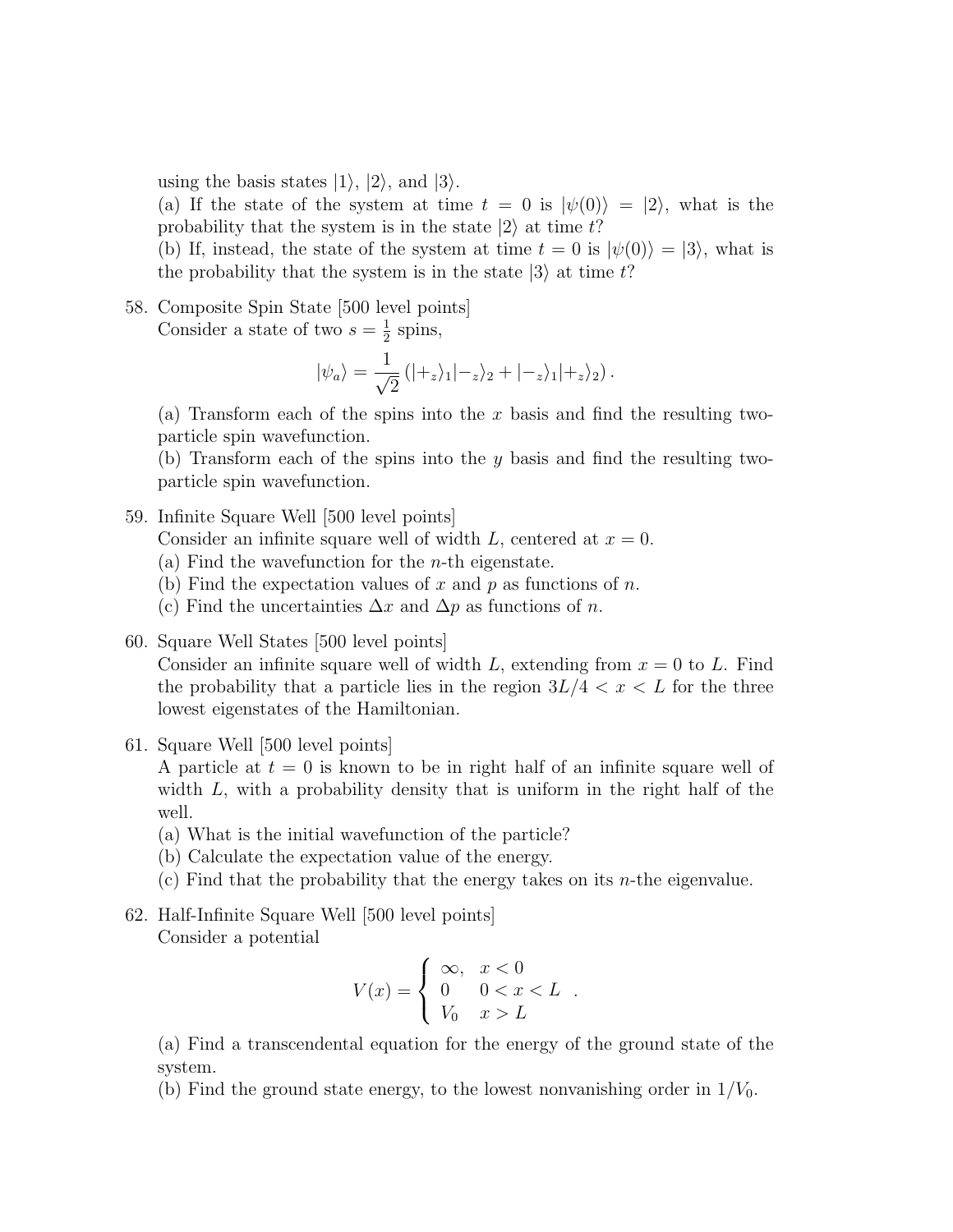63. Coherent State [500 level points]

Consider a harmonic oscillator with frequency  $\omega$ . Suppose the system is prepared in a state

$$
|\alpha\rangle=\sum_{n=0}^{\infty}\frac{\alpha^n e^{-\alpha^2/2}}{\sqrt{n!}}|n\rangle,
$$

where  $\alpha$  is a positive real number.

(a) Plot a histogram of the possible measured energies.

(b) Find the expectation value of the energy.

(c) Find the uncertainty of the energy.

64. Wavefunctions [500 level points]

Consider these three wavefunctions:

(i)  $\psi(x) = Ae^{-x^2/3}$ ,

(ii) 
$$
\psi(x) = B/(x^2 + 2),
$$

(iii)  $\psi(x) = C \text{sech}(x/5)$ .

(a) Calculate the normalization constant for each wavefunction.

(b) For each wavefunction, find the probability that a particle is to be found in the range  $0 < x < 1$ .

#### 65. Finite Wave Train [700 level points]

A beam of particles of mass m is prepared in a momentum state  $|p_0\rangle$ . The beam is directed to a shutter that is open for a finite time  $\tau$ .

(a) Find the position-space wavefunction of the system immediate after passing through the shutter.

(b) Find the momentum probability distribution of the beam after the shutter.

66. Free Particle Operators [500 level points]

(a) Show that the momentum and Hamiltonian operators for a free particle in three dimensions commute, using the explicit position-space representations of these operators.

(b) Show that the two operators commute using the canonical commutation relations.

(c) Calculate the expectation value of the angular momentum component  $L_z$ for a plane wave.

67. Wave Packet Spreading [700 level points] Consider a wavefunction that is initially

$$
\psi(x,0) = \frac{1}{\sqrt{2\pi\hbar}} \int_{-\infty}^{\infty} dp \, \phi(p) e^{ipx/\hbar},
$$

where the momentum-space wavefunction is  $\phi(p) = (2\pi\beta^2)^{-1/4}e^{-(p-p_0)^2/4\beta^2}$ . (a) Write down an integral expression for the time-evolved wavefunction  $\psi(x, t)$ .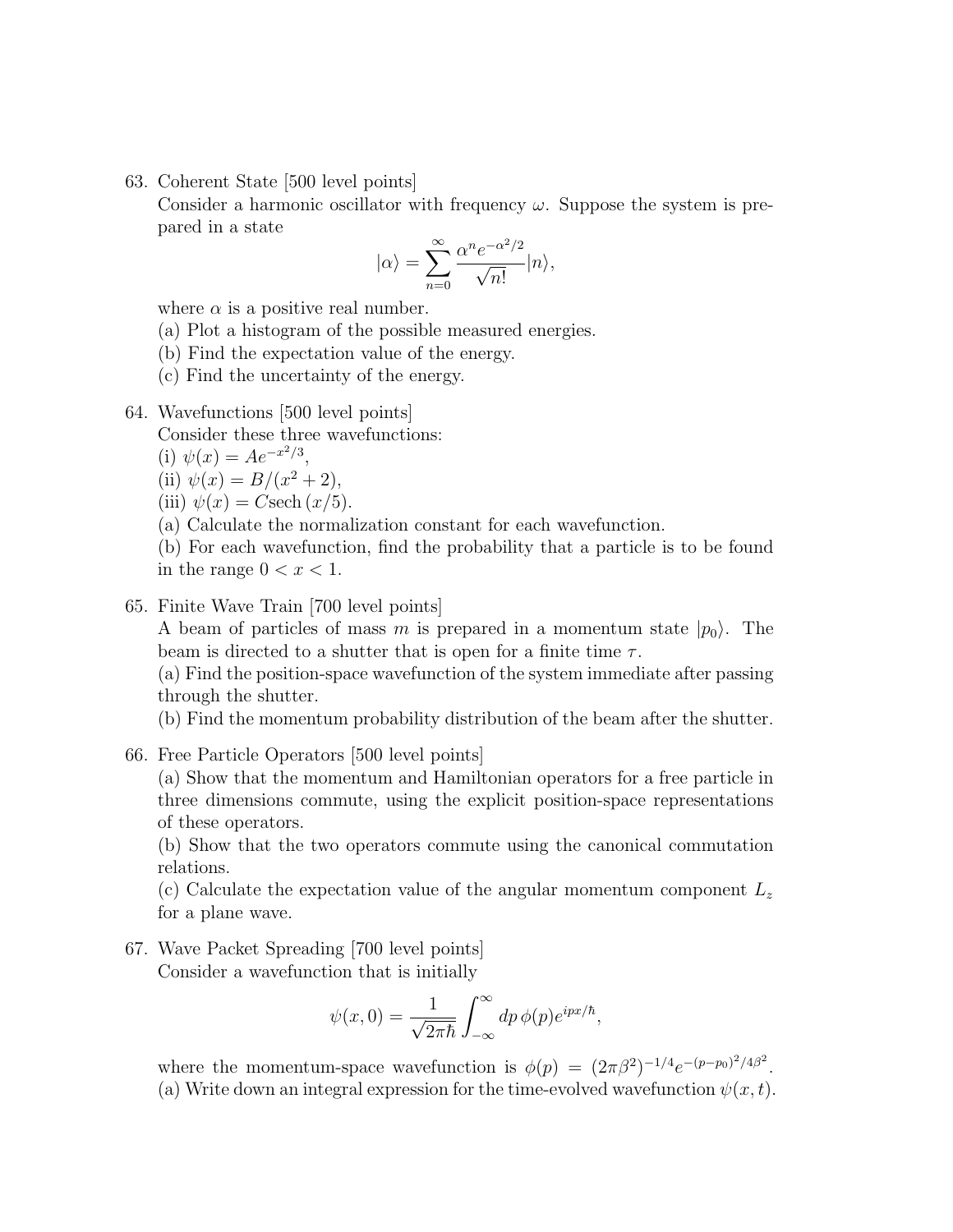- (b) Evaluate the resulting integral.
- (c) Find the position uncertainty  $\Delta x(t)$  as a function of t.
- 68. Gaussian Wavefunctions [500 level points]

(a) Show that a wave packet that is Gaussian in position space is also Gaussian in momentum space.

- (b) Calculate  $\Delta x \Delta p$  for a Gaussian packet.
- (c) Explain why, for a free particle,  $\Delta x$  depends on time, but  $\Delta p$  does not.
- 69. Sinusiodal Wavefunction [500 level points]

Consider a particle whose wavefunction is  $\psi(x) = A \sin(p_0 x/\hbar)$ . (If you wish, you make take the wave function to be defined on a space of length L, with periodic boundary conditions.)

(a) Is this an eigenstate of momentum? Find the expectation value of  $p$ .

(b) Calculate the uncertainty  $\Delta p$ . What are the possible results of a measurement of the momentum?

- 70. Uncertainty Estimate [500 level points] Use the uncertainty principle to estimate the ground-state energy of a particle of mass m bound in the harmonic oscillator potential  $V(x) = \frac{1}{2}kx^2$ . How does this compare to the true ground state energy?
- 71. Uncertainty Estimate [500 level points] Use the uncertainty principle to estimate the ground-state energy of a particle of mass m bound in the harmonic oscillator potential  $V(x) = a|x|$ .
- 72. Uncertainty Estimate [500 level points] Use the uncertainty principle to estimate the ground-state energy of a particle of mass m bound in the harmonic oscillator potential  $V(x) = bx^4$ .
- 73. Position Uncertainty [500 level points] Calculate the position uncertainty for a particle bound in an infinite square well of width  $L$  if
	- (a) the particle is in the ground state;
	- (b) the wave function is uniform across the well.
- 74. Beam Wavefunction [700 level points] A beam of particles is described by the wavefunction

$$
\psi(x) = \begin{cases} Ae^{ip_0 x/\hbar} (b - |x|), & |x| < b \\ 0, & |x| > b \end{cases}.
$$

(a) Normalize the wavefunction, using an appropriate convention for continuum states.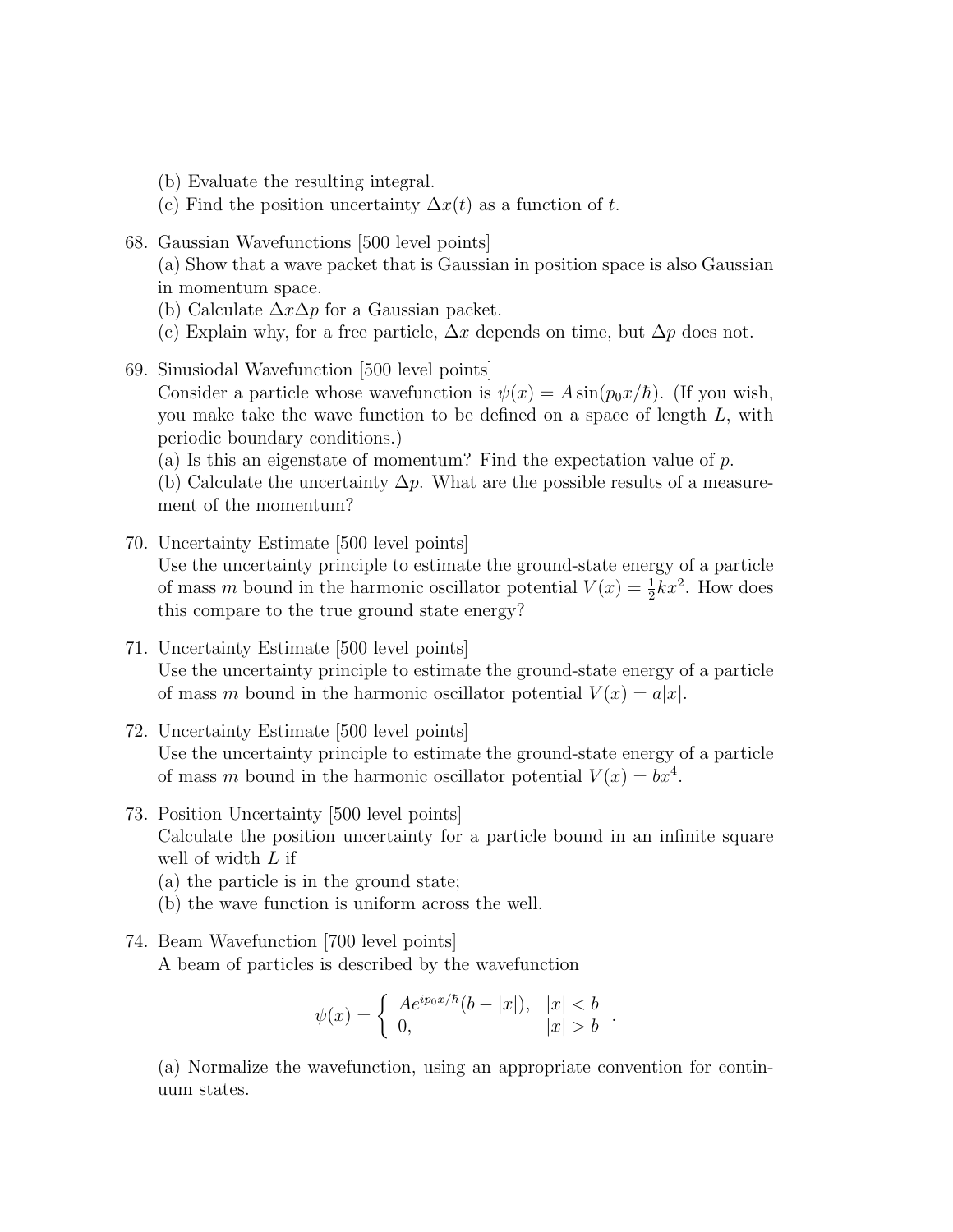- (b) Sketch the wavefunction.
- (c) Calculate and sketch a plot of the momentum probability distribution.
- 75. Uncertainty Estimate [500 level points]

Starting with the definition of the angular momentum, show that the orbital angular momentum operators in spherical coordinates are

$$
L_x = i\hbar \left( \sin \phi \frac{\partial}{\partial \theta} + \cos \phi \cot \theta \frac{\partial}{\partial \phi} \right)
$$
  
\n
$$
L_y = i\hbar \left( -\cos \phi \frac{\partial}{\partial \theta} + \sin \phi \cot \theta \frac{\partial}{\partial \phi} \right)
$$
  
\n
$$
L_z = i\hbar \frac{\partial}{\partial \phi}
$$

76. Uncertainty Estimate [500 level points] Consider the normalized state  $|\psi\rangle$  for a particle of mass  $\mu$  constrained to move ona circle of radius  $r_0$ , given by

$$
|\psi\rangle = \frac{N}{2 + \cos(3\phi)}.
$$

- (a) Find the normalization constant N.
- (b) Sketch the wavefunction.
- (c) What is the expectation value of  $L<sub>z</sub>$  in this state?
- 77. Uncertainty Estimate [500 level points] Consider the normalized state of a particle of mass  $m$  on a sphere given by

$$
|\psi\rangle=\frac{1}{\sqrt{2}}|1,-1\rangle+\frac{1}{\sqrt{3}}|10\rangle+\frac{i}{\sqrt{6}}|00\rangle
$$

in the  $|\ell m\rangle$  angular momentum basis.

(a) What are the probabilities that a measurement of  $L_z$  will yield  $2\hbar$ ,  $-\hbar$ , or  $0\hbar$ ?

- (b) What is the expectation value of  $L_z$ ?
- (c) What is the expectation value of  $\mathbf{L}^2$ ?

(d) What are the Hamiltonian and the expectation value of the energy in this state?

(e) What is the expectation value of  $L_y$ ?

78. Hydrogenic Wavefunction [500 level points]

(a) Calculate the normalization constant  $N$ , for the radial hydrogenic wavefunction  $R_{10}(r) = N e^{-Zr/a_0}$ .

(b) Calculate the expectation value for  $\langle r \rangle$ .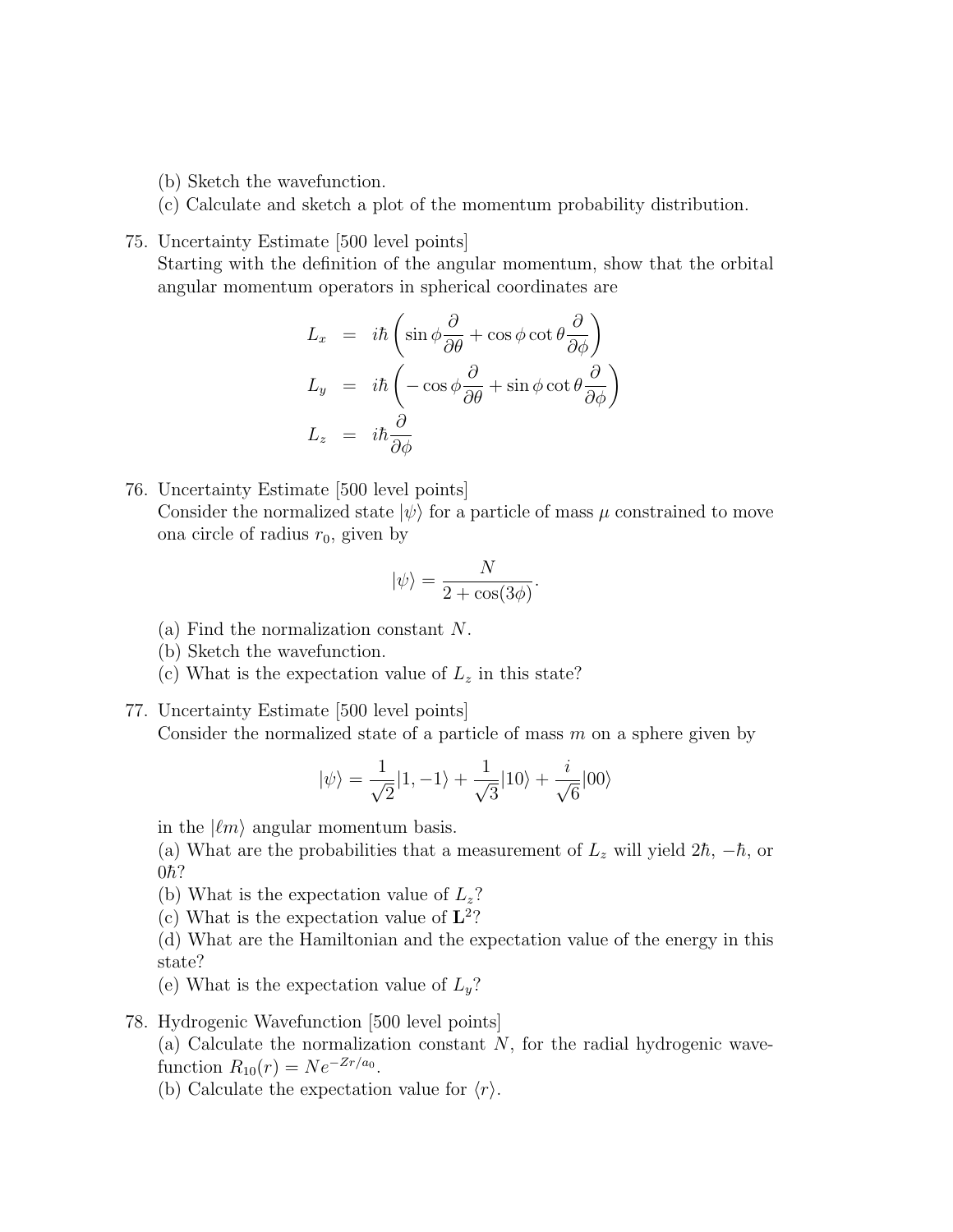79. Hydrogenic Wavefunctions [500 level points]

(a) Calculate the probability that the electron is measured to be within one Bohr radius of the nucleus for the wavefunction

$$
\psi_{200}(x) = 2(Z/2a_0)^{3/2}(1 - Zr/2a_0)e^{-Zr/2a_0}Y_{00}(\theta, \phi).
$$

(b) Calculate the probability that the electron is measured to be within one Bohr radius of the nucleus for the wavefunction

$$
\psi_{211}(x) = \frac{1}{\sqrt{3}} (Z/2a_0)^{3/2} (Zr/a_0) e^{-Zr/2a_0} Y_{11}(\theta, \phi).
$$

- (c) Explain the difference between the  $\ell = 0$  and  $\ell = 1$  states.
- 80. Hydrogenic Wavefunctions [500 level points]

(a) Calculate the probability that the electron is measured to be in the classical forbidden region for the wavefunction

$$
\psi_{200}(x) = 2(Z/2a_0)^{3/2}(1 - Zr/2a_0)e^{-Zr/2a_0}Y_{00}(\theta, \phi).
$$

(b) Calculate the probability that the electron is measured to be in the classical forbidden region for the wavefunction

$$
\psi_{211}(x) = \frac{1}{\sqrt{3}} (Z/2a_0)^{3/2} (Zr/a_0) e^{-Zr/2a_0} Y_{11}(\theta, \phi).
$$

- (c) Explain the difference between the  $\ell = 0$  and  $\ell = 1$  states.
- 81. Hydrogenic Wavefunctions [500 level points]

(a) Calculate the probability that the electron is measured to be inside the nucleus for the ground state wavefunction

$$
\psi_{100}(x) = 2(Z/a_0)^{3/2} e^{-Zr/a_0} Y_{00}(\theta, \phi).
$$

A nucleus with A nucleons (meaning Z protons and  $A - Z$  neutrons) has an approximate radius of  $r_N \approx 1.2 A^{1/3}$  fm.

(b) Evaluate this probability for ordinary hydrogen and U-238.

82. Tritium Decay [500 level points]

Tritium is an isotope of hydrogen, with a nucleus consisting of one proton and two neutrons. The tritium nucleus is radioactive, decaying by  $\beta$ -decay to the He-3 nucleus. An electron is initially in the ground state

$$
\psi_{100}(x) = 2(Z/a_0)^{3/2} e^{-Zr/a_0} Y_{00}(\theta, \phi).
$$

of the tritium atom. After the (essentially instantaneous)  $\beta$ -decay, what is the probability that the electron is in the ground state of the new atom?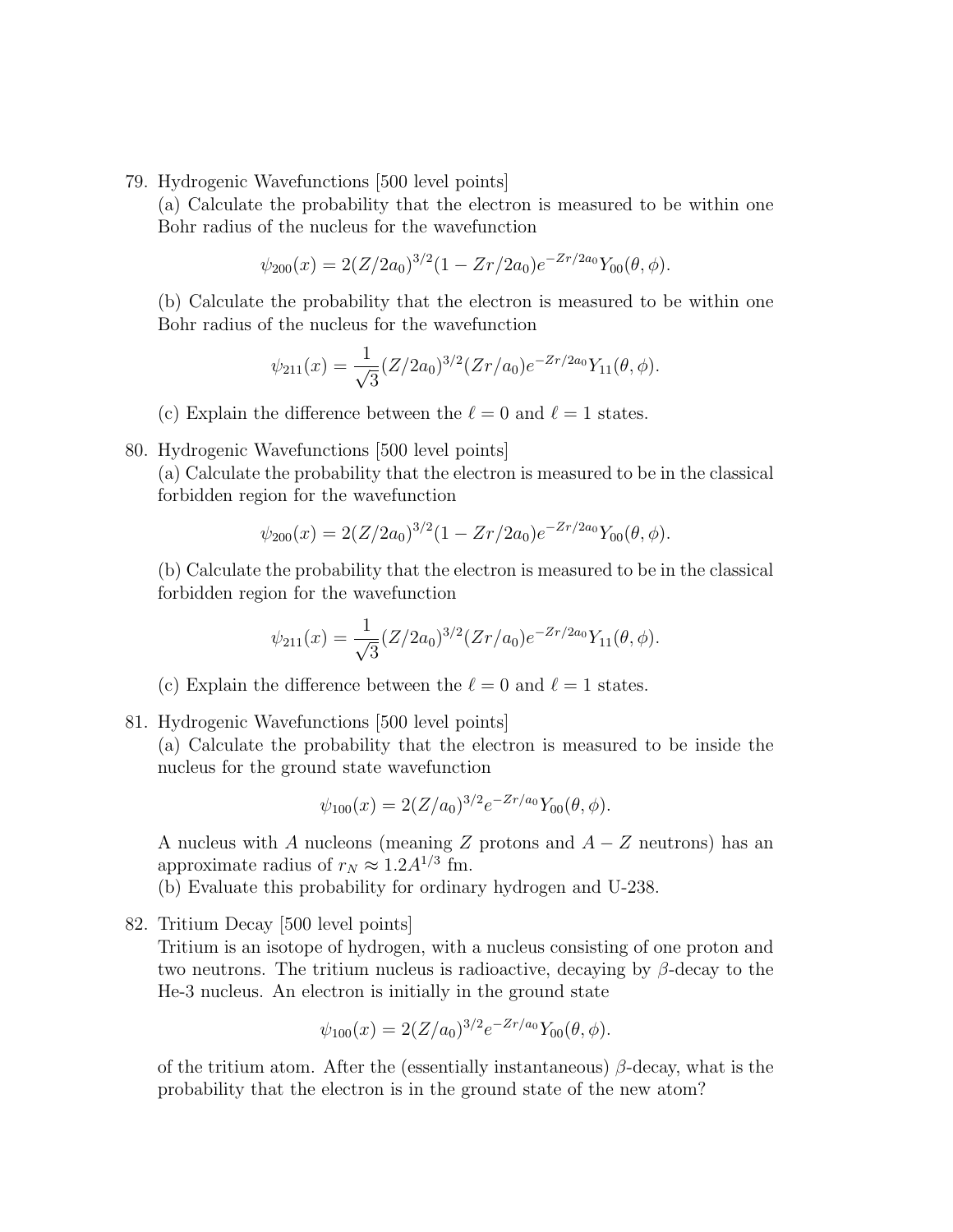83. Three-Dimensional Square Well [700 level points]

Consider a particle of mass  $m$  bound in an infinite square well in three dimensions

$$
V(x, y, z) = \begin{cases} 0 & 0 < x < L, \, 0 < y < L \, 0 < z < L \\ \infty & \text{otherwise} \end{cases}
$$

- (a) Use separation of variables to find the energy eigenvalues and eigenstates.
- (b) Find the degeneracies of the first six energy levels.
- 84. Time-Dependent States [500 level points]

A particle in a harmonic oscillator potential is initially been in the state

$$
|\psi(t=0)\rangle = N [|0\rangle + 2e^{i\pi/2}|1\rangle].
$$

- (a) Find the normalization constant N.
- (b) Find the time-evolved state  $|\psi(t)\rangle$ .
- (c) Calculate  $\langle x \rangle$  as a function of time.
- (d) Calculate  $\langle p \rangle$  as a function of time.
- (e) Verify that Ehrenfest's Theorem holds.
- 85. Time-Dependent Harmonic Oscillator [700 level points]

A particle is in the ground state of the harmonic oscillator potential  $V_1(x) =$  $\frac{1}{2}m\omega_1^2x^2$ , when the potential suddenly changes to  $V_2(x) = \frac{1}{2}m\omega_2^2x^2$  essentially instantaneously.

(a) What is the probability that a measurement of the particle energy yields 1  $\frac{1}{2}\hbar\omega_2$  after the change?

(a) What is the probability that a measurement of the particle energy yields 3  $\frac{3}{2}\hbar\omega_2$ ?

(b) Evaluate the results of parts a and b for the case  $\omega_2 = 1.7\omega_1$ .

86. Half Harmonic Oscillator [500 level points]

A particle of mass m moves in the one-dimensional potential

$$
V(x) = \begin{cases} \frac{1}{2}m\omega^2 x^2, & x < 0\\ \infty, & x > 0 \end{cases}
$$

.

- (a) Find the allowed energy eigenvalues.
- (b) Find the normalized ground-state wavefunction.
- 87. Perturbed Harmonic Oscillator [700 level points] Consider a particle bound in the harmonic oscillator potential  $V(x) = \frac{1}{2}m\omega^2 x^2$ .
	- A perturbation  $H' = \gamma x^3$  is applied to the system. (a) Calculate the first-order corrections to the eigenstate energies.
	- (b) Calculate the second-order corrections to the energies for the first three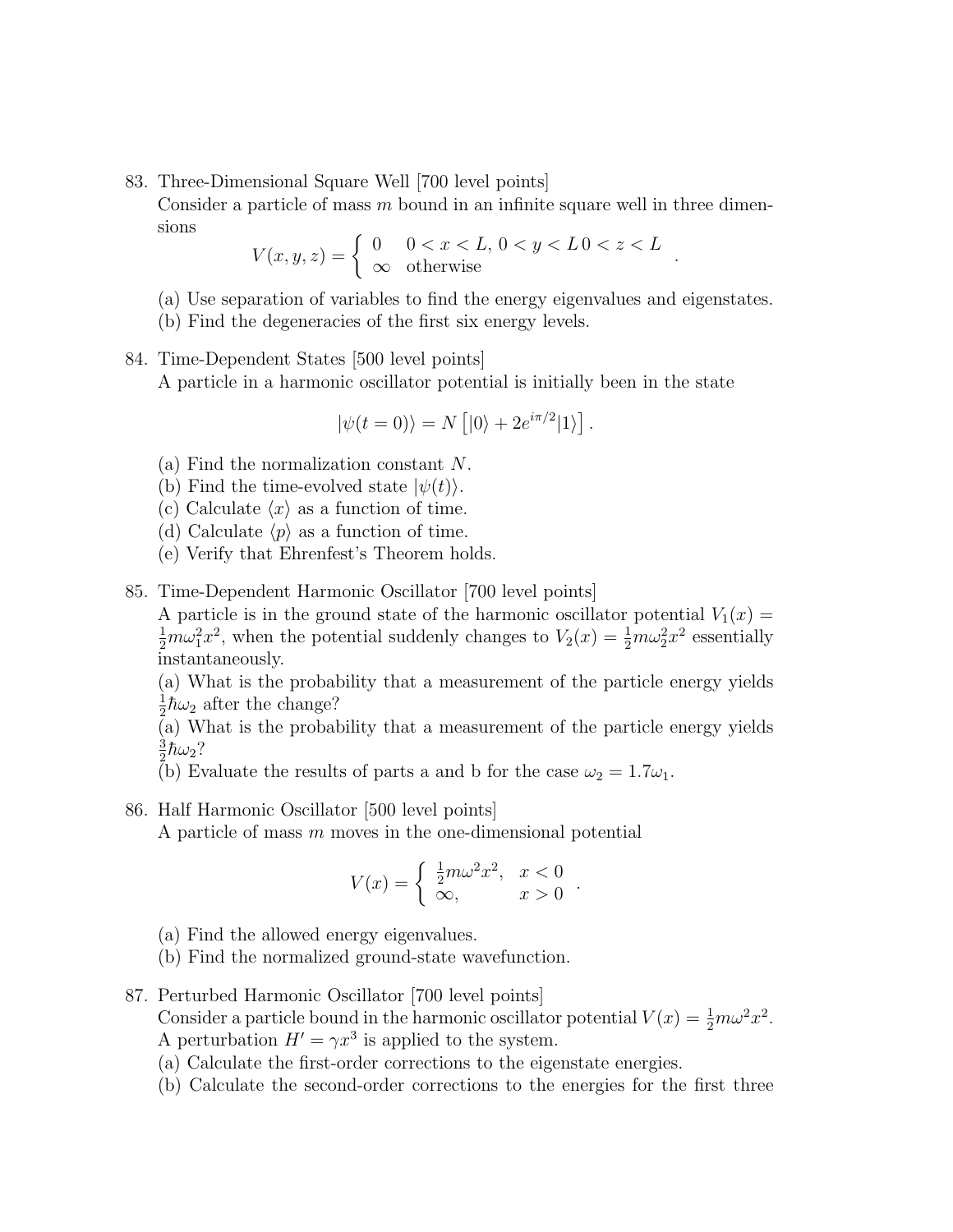energy levels.

(c) Calculate the the first-order corrections the wavefunctions for the first three energy levels.

88. Perturbed Potential [500 level points]

Consider a particle moving in an infinite square well that extends over the region  $0 < x < L$  (with the potential vanishing in this region). A "ramp" perturbation  $H' = \beta x$  is added to the system.

- (a) Find the first-order energy shift for the ground state of the system.
- (b) Find the first-order energy-shift for the first excited state of the system.
- 89. Perturbed Potential [700 level points]

Consider a particle moving in an infinite square well that extends over the region  $0 < x < L$  (with the potential vanishing in this region). A perturbation  $H' = V_0 \sin(\pi x/L)$  is added to the system.

(a) Find the first-order energy shift for the ground state of the system.

- (b) Find the first-order energy-shift for an arbitrary excited state of the system.
- 90. Perturbed Potential [700 level points]

Consider a particle moving in an infinite square well that extends over the region  $0 < x < L$  (with the potential vanishing in this region). A perturbation  $H' = \gamma x(L - x)$  is added to the system.

(a) Find the first-order energy shift for the ground state of the system.

- (b) Find the first-order energy-shift for an arbitrary excited state of the system.
- 91. Addition of Angular Momenta [700 level points]

Consider two electrons, each with orbital angular momentum  $\ell_i = 1$ .

(a) What are the possible values for the quantum number  $\ell$  corresponding to the total angular momentum  $\mathbf{L} = \mathbf{L}_1 + \mathbf{L}_2?$ 

(b) What are the possible values for the quantum number s corresponding to the total angular momentum  $S = S_1 + S_2$ ?

(c) Using the results from parts a and b, what are the possible values for the quantum number j corresponding to the total angular momentum  $J = L + S$ ? (d) What are the possible values for the quantum number  $j_1$  for elctron 1, corresponding to the total angular momentum  $J_1 = L_1 + S_1$ ?

(e) Using the result from part d, determine the possible values of  $j$  again, and show that your results agree with part c.

92. Particle Statistics [700 level points]

Consider two noninteracting particles of mass  $m$  in an infinite square well of width L. For the case of one particle in a state  $|n\rangle$  and the other particle in the state  $|k\rangle$  (with  $n \neq k$ ). Calculate the value of the squared interparticle spacing  $\langle (x_1 - x_2)^2 \rangle$ , assuming: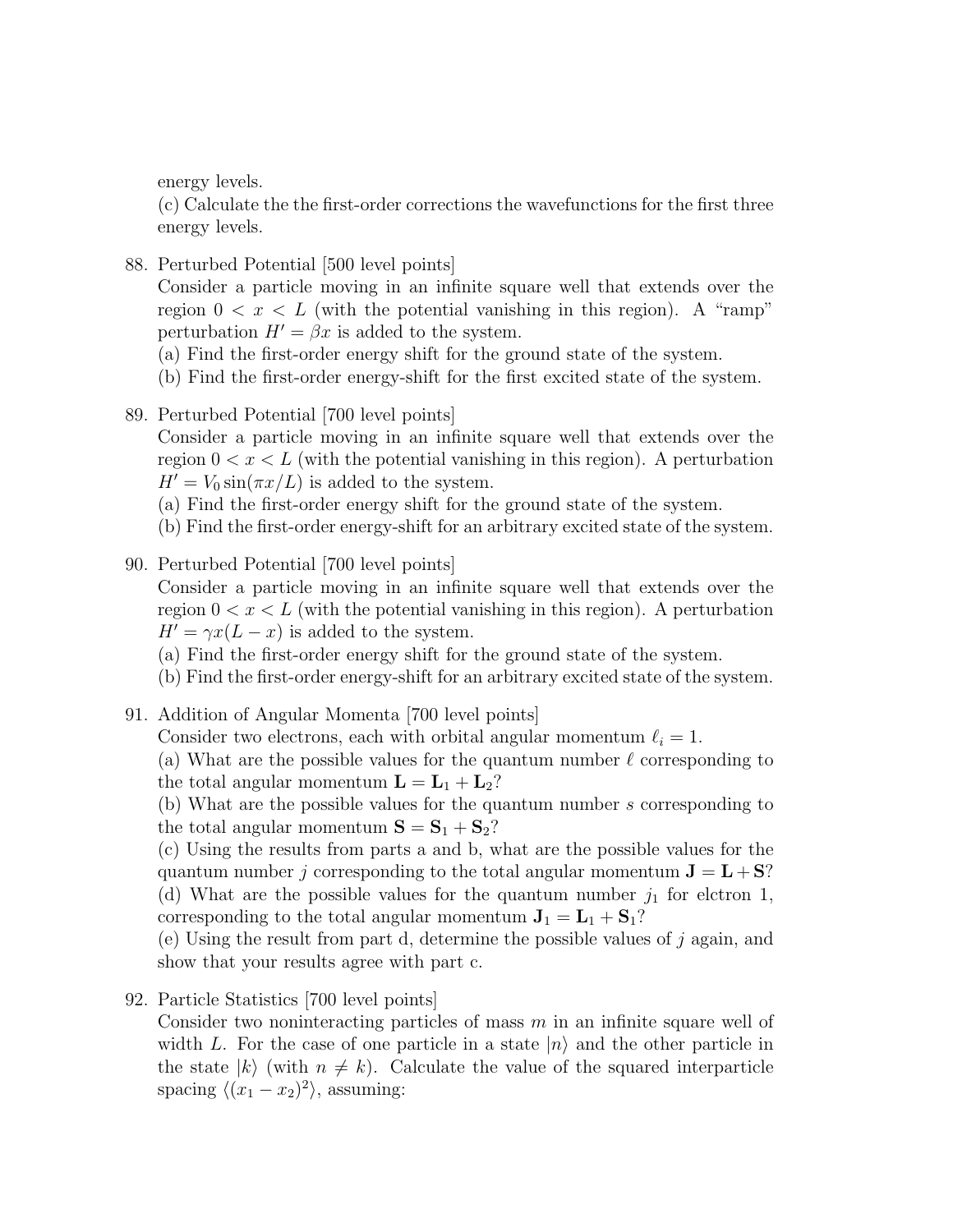- (a) the particles are distinguishable;
- (b) the particles are identical spin-0 bosons;
- (c) the particles are identical spin- $\frac{1}{2}$  fermions in a spin triplet state.
- 93. Particle Statistics [700 level points]

Consider two noninteracting particles of mass  $m$  in an infinite square well of width L. For the case of one particle in the ground state and the other particle in the first excited state. calculate the probability density for the interparticle separation  $P(x_1 - x_x)$ , assuming:

- (a) the particles are distinguishable;
- (b) the particles are indistinguishable in a symmetric state;
- (c) the particles are indistinguishable in an antisymmetric state.
- 94. Multiparticle Perturbations [700 level points]

Consider two indistinguishable spin- $\frac{1}{2}$  particles in the one-dimensional harmonic oscillator potential  $V(x) = \frac{1}{2}m\omega^2 x^2$ . The two particles interact with each other through a perturbing potential  $H' = \frac{1}{2}$  $\frac{1}{2}\alpha(x_1-x_x)^2$ , where the constant  $\alpha$  is small  $(\alpha \ll m\omega^2)$ .

(a) For the unperturbed two-particle system, find the energy eigenvalues and degeneracies for the ground state and the first excited energy level.

(b) Discuss qualitatively how the energies from part a are perturbed by  $H'$ . Draw an energy level diagram showing the unperturbed and perturbed energy levels.

95. Time-Dependent Potential Well [700 level]

A particle of mass m bounces elastically between two infinite plane walls separated by a distance D. The particle is in the lowest possible energy state.

(a) What is the energy of this state?

(b) The separation between the walls is slowly (i.e. adiabatically) increased to 2D.

(i) How does the expectation value of the energy change?

(ii) Compare this energy with the result obtained classically from the mean force exerted on a wall by the bouncing particle.

(c) Now assume that the separation between the walls is increased rapidly, with one wall moving at a speed  $v \gg \sqrt{E/m}$ . Classically, there is no change in the particle's energy, since the wall is moving faster than the particle and cannot be struck by the particle while the wall is moving.

(i) What happens to the expectation value of the energy quantum mechanically?

(ii) Compute the probability that the particle is left in the lowest possible energy state.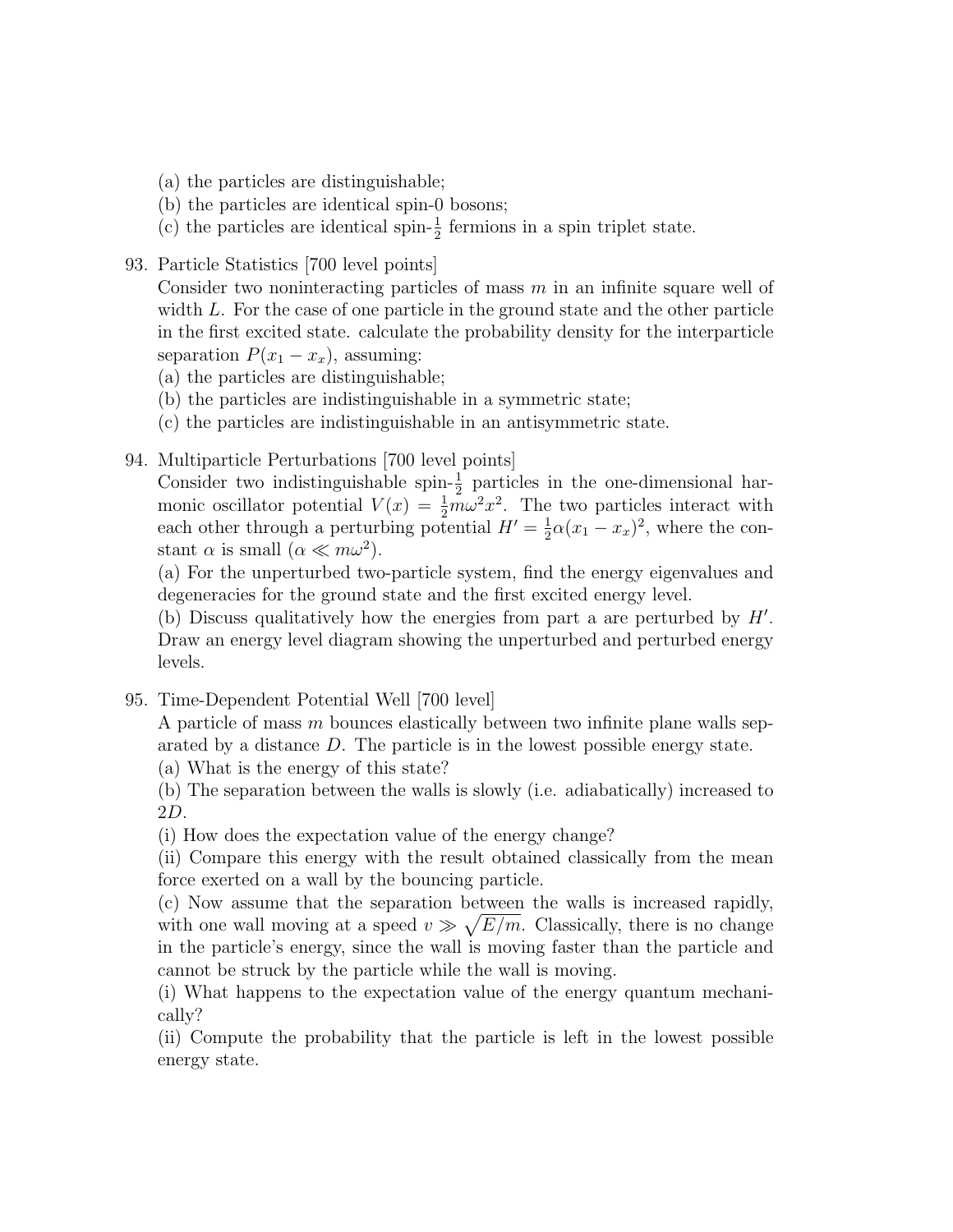96. Crossed Fields [500 level]

Consider a particle with charge  $e$  and mass  $m$  in constant, crossed **E** and **B** fields,

$$
\begin{array}{rcl} \mathbf{E} & = & (0,0,E) \\ \mathbf{E} & = & (0,B,0), \end{array}
$$

in  $\mathbf{r} = (x, y, z)$  coordinates.

(a) Write down the Schrödinger equation (in a convenient gauge).

(b) Separate variables and reduce it to a one-dimensional problem.

 $(c)$  Calculate the expectation value of the velocity in the x-direction in any energy eigenstate (sometimes called the "drift velocity").

#### 97. Pion Scattering [700 level]

Pion-nucleon scattering at low energies can be qualitatively described by an effective interaction potential of the form

$$
V = \frac{g^2}{4\pi} \frac{e^{-\mu r}}{r} \mathbf{I}^{(\pi)} \cdot \mathbf{I}^{(N)}.
$$

Here, g and  $\mu$  are constants, r is the relative pion-nucleon distance coordinate, and  $I^{(\pi)}$  and  $I^{(N)}$  are the pion and nucleon isospin operators.

(a) Calculate the ratio of the scattering cross sections with total isospin  $I = 3/2$ and  $I = 1/2$ .

(b) Calculate, in the Born approximation, the low-energy total cross sections for the reactions

$$
\begin{array}{rcl}\n\pi^+ + p & \to & \pi^+ + p \\
\pi^- + p & \to & \pi^- + p \\
\pi^- + p & \to & \pi^0 + n.\n\end{array}
$$

Note: If you are not familiar with isospin, you may consider the two particles to have (ordinary) spin 1 and spin  $1/2$  with spin-spin interactions and initial and final states which are eigenstates of  $S<sub>z</sub>$  for each particle. The corresponding  $S_z$  values are

$$
\begin{bmatrix} \pi^+ \\ \pi^0 \\ \pi^- \end{bmatrix} = \begin{bmatrix} 1 \\ 0 \\ -1 \end{bmatrix}
$$

$$
\begin{bmatrix} p \\ n \end{bmatrix} = \begin{bmatrix} \frac{1}{2} \\ -\frac{1}{2} \end{bmatrix}.
$$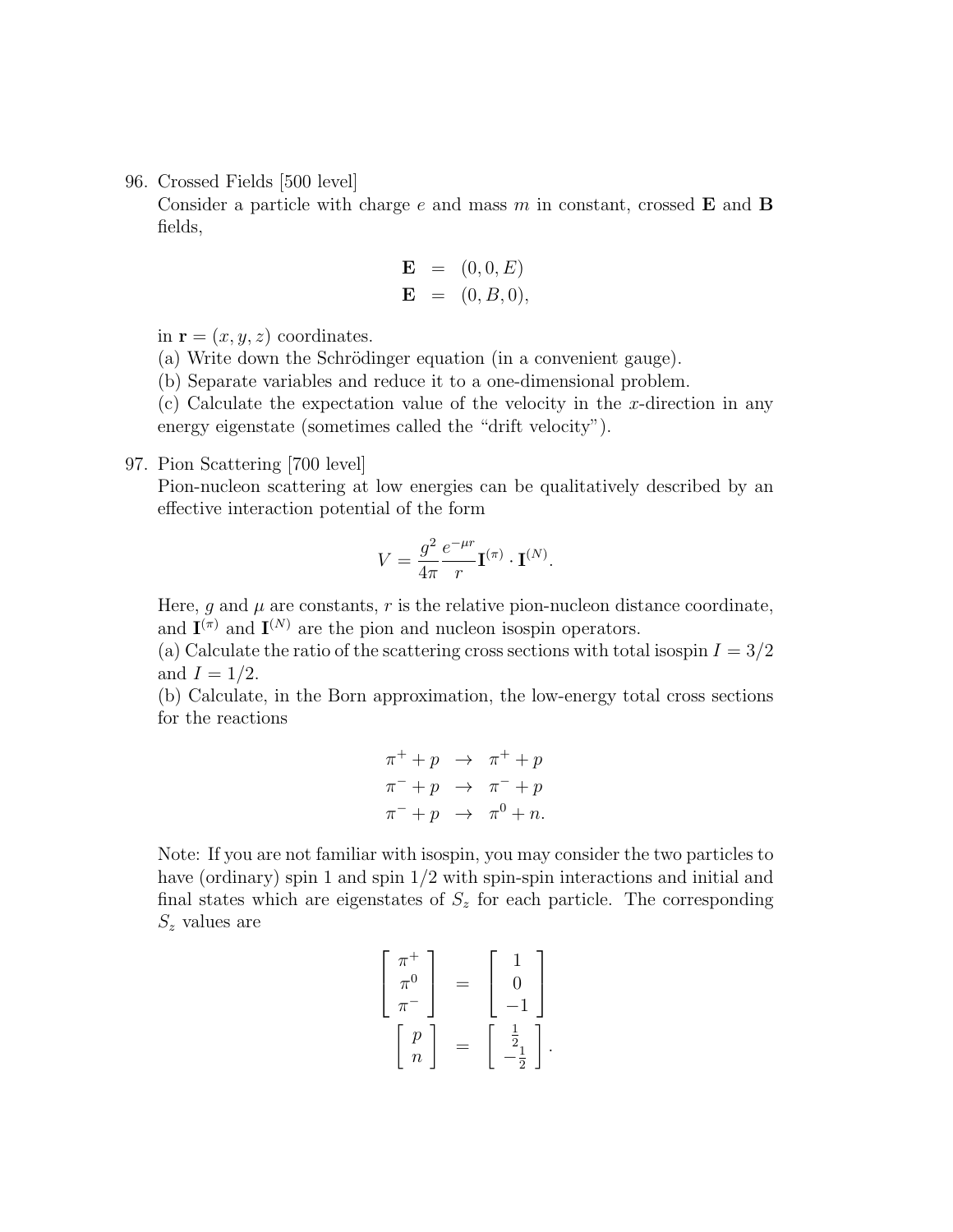98. One-Dimensional Scattering [500 level]

A particle of total energy  $E = \hbar^2 \alpha^2 / 2m$  moves in a series of contiguous onedimensional regions. The potential in the  $n$ -th region is

$$
V_n = -(n^2 - 1)E,
$$

where  $n = 1, 2, \ldots, N$ . All of the regions of of equal width  $\pi/\alpha$  except for the first and the last, which are of effectively infinite extent. Calculate the two transmission coefficients for a particle incident from either end.

99. Zeeman Effect [500 level]

The electron and positron have the same (absolute) magnetic moment, but opposite g-factors. Show that the "ground state" manifold of the  $e^+e^-$  atom positronium—which consists of a doublet of  ${}^{1}S_{0}$  and  ${}^{3}S_{1}$  states—cannot have a linear Zeeman effect if this is true. Argue in terms of the total magnetic moment operator.

100. Nuclear Quantum Numbers [500 level]

Experiments (deuteron "stripping") show that the ground state of the  $^{17}O$  is formed from that of  $^{16}O$  only by acceptance of a neutron of orbital angular momentum  $\ell = 2$ . The first excited state is formed by the acceptance of a neutron with angular momentum  $\ell = 0$ .

(a) What can you conclude about the spin and parity of the ground state of  $17O$ ?

(b) What can you conclude about the spin and parity of the first excited state?

101. Anticommuting Operator [500 level]

Let  $B$  and  $C$  be two anticommuting operators, i.e.

$$
\{B, C\} \equiv BC + CB = 0.
$$

(a) Let  $|\psi\rangle$  be an eigenstate of both B and C. What can be said about the corresponding eigenvalues?

(b) For  $B =$  baryon number and  $C =$  charge conjugation, the relations  ${B, C} = 0$  and  $C^2 = 1$  hold. What does the result from part (a) imply about this case?

102. Operator Algebra [500 level]

(a) Simplify the operator  $\Lambda_{jk} = [x_j, [L^2, x_k]]$ , where  $j, k = 1, 2, 3$ , and  $L^2 =$  $({\bf r}\times{\bf p})^2.$ 

- (b) Find all the eigenvalues of  $\Lambda_{ik}$ .
- 103. Bohr-Sommerfeld Quantization [500 level] Use the Bohr-Sommerfeld quantization rule to find approximate values for